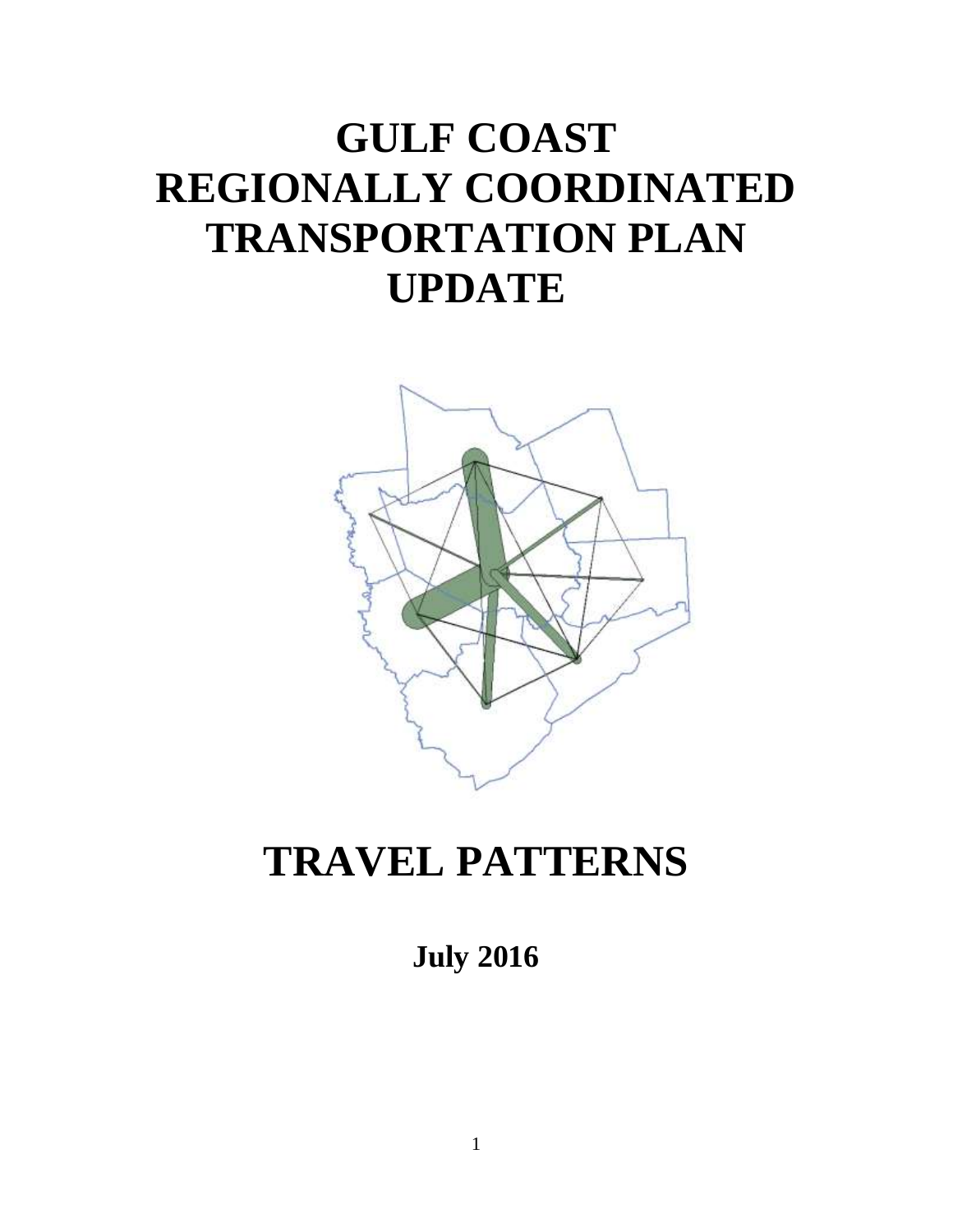**DISCLAIMER: Funding for the development of this planning document was provided by a grant from the Federal Transit Administration through the Texas Department of Transportation- Public Transportation Division (TxDOT-PTN). The contents of this document reflect the views of the authors who are responsible for the opinions, findings and conclusions presented herein, and do not necessarily reflect the views or policies of the Federal Transit Administration or the Texas Department of Transportation.** 

Cover image: Forecast of 2025 home based work commuter trips between counties in the H-GAC Transportation Management Area ((H-GAC Travel Demand Modeling).



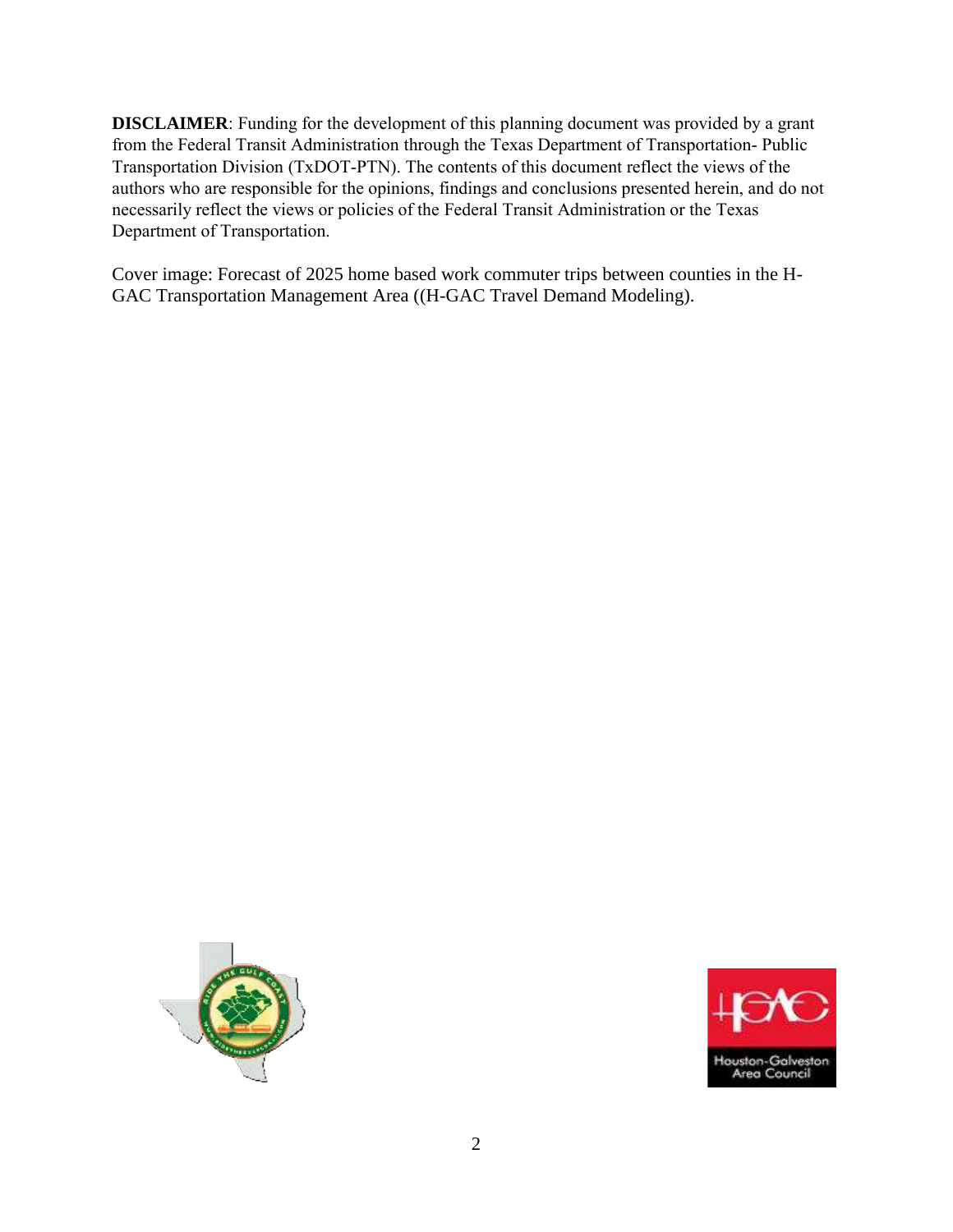# **TABLE OF CONTENTS**

| Introduction                                     |    |
|--------------------------------------------------|----|
| <b>Regional Travel Patterns</b>                  |    |
| <b>Primary Transit Destinations 2007</b>         | 9  |
| Medical Transportation Program Destinations-2011 | 10 |
| <b>Transit Accessibility Analyses 2015</b>       | 11 |
| <b>County Level Travel Patterns</b>              | 15 |

# **LIST OF FIGURES**

| 1. Inter County Home Based Work (HBW) Commuter Trips | $\overline{4}$ |
|------------------------------------------------------|----------------|
| 2. Evening Rush Hour Traffic in Houston              | 5              |
| 3. Regional HBW Travel Patterns                      | 7              |
| 4. Transit Destinations                              | 9              |
| 5. Medical Transportation Program Destinations       | 10             |
| 6. Local Transit Travel Times Before Reimagining     | 11             |
| 7. Local Transit Travel Times After Reimagining      | 12             |
| 8. Before-and-After Side by Side Comparison          | 13             |

# **LIST OF TABLES**

| 1. Gulf Coast HBW Travel Patterns         |  |
|-------------------------------------------|--|
| 2. Gulf Coast HB Non-Work Travel Patterns |  |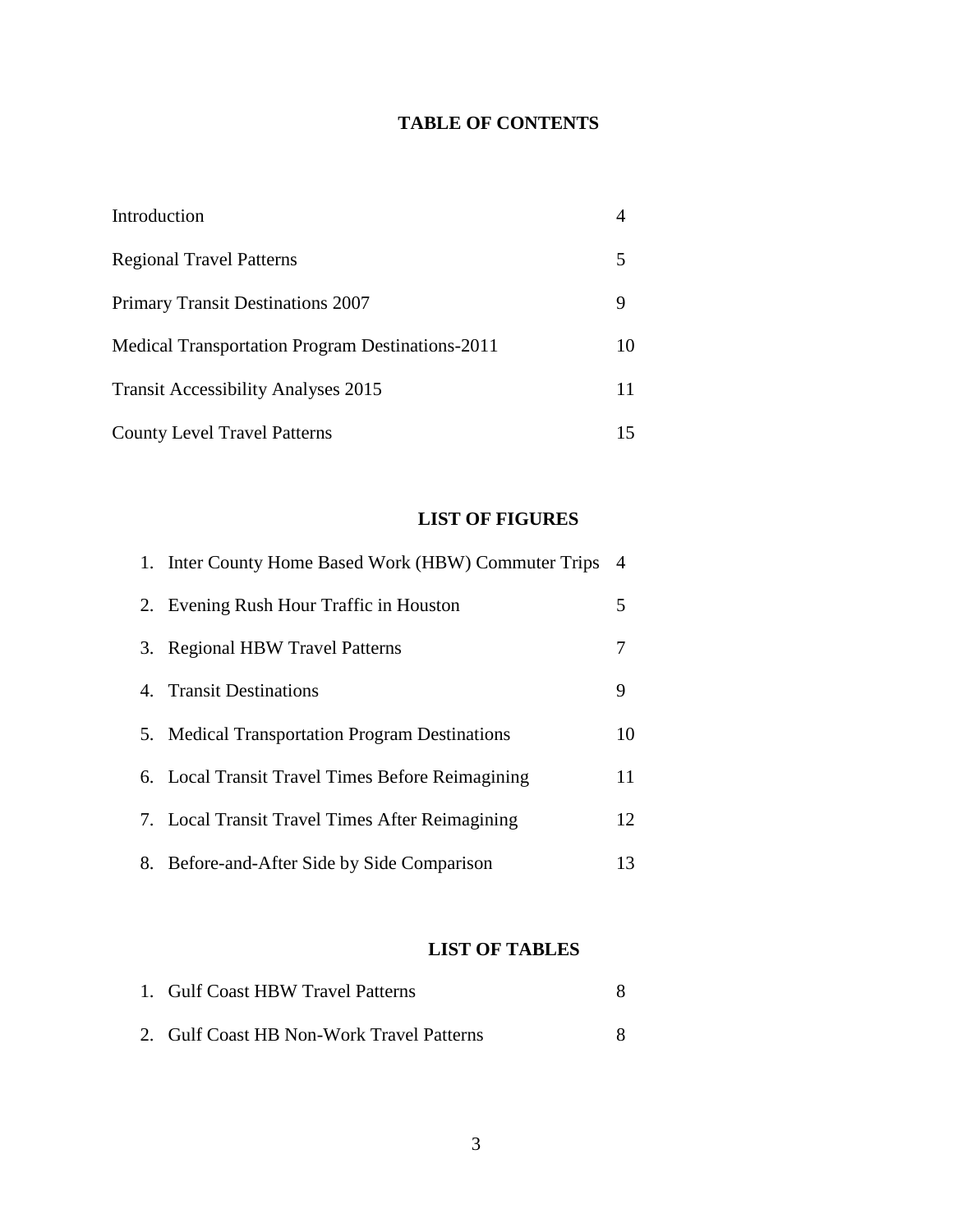## **Introduction**

There have been several recent mentions of the need to provide public transportation services that cross county lines or other jurisdictional boundaries that are considered as barriers to regional transportation coordination. As shown in **Figure 1** regional travel patterns are forecasted to be most significant between the neighboring counties of Harris, Fort Bend and Montgomery compared to others in the greater Houston Region.

## **Figure 1-Inter-County HBW Commuter Trips 2025**



This summary of travel patterns in the Gulf Coast region is intended to inform the reader about the dominant travel patterns in the 13 county region and within each county. This information is intentionally brief and has been summarized to highlight only the key patterns. Those patterns could be relevant for new or expanded public transportation services in some areas to address unmet transportation related needs for non-traditional or emerging travel patterns. The analyses of the travel patterns also identify potential corridors for future reverse commute services or non-traditional transit services.

Highway related transportation planning activities have traditionally focused on commuter related travel patterns during the morning and evening peak periods which are significant in most of the freeway corridors that connect to downtown Houston, see **Figure 2.**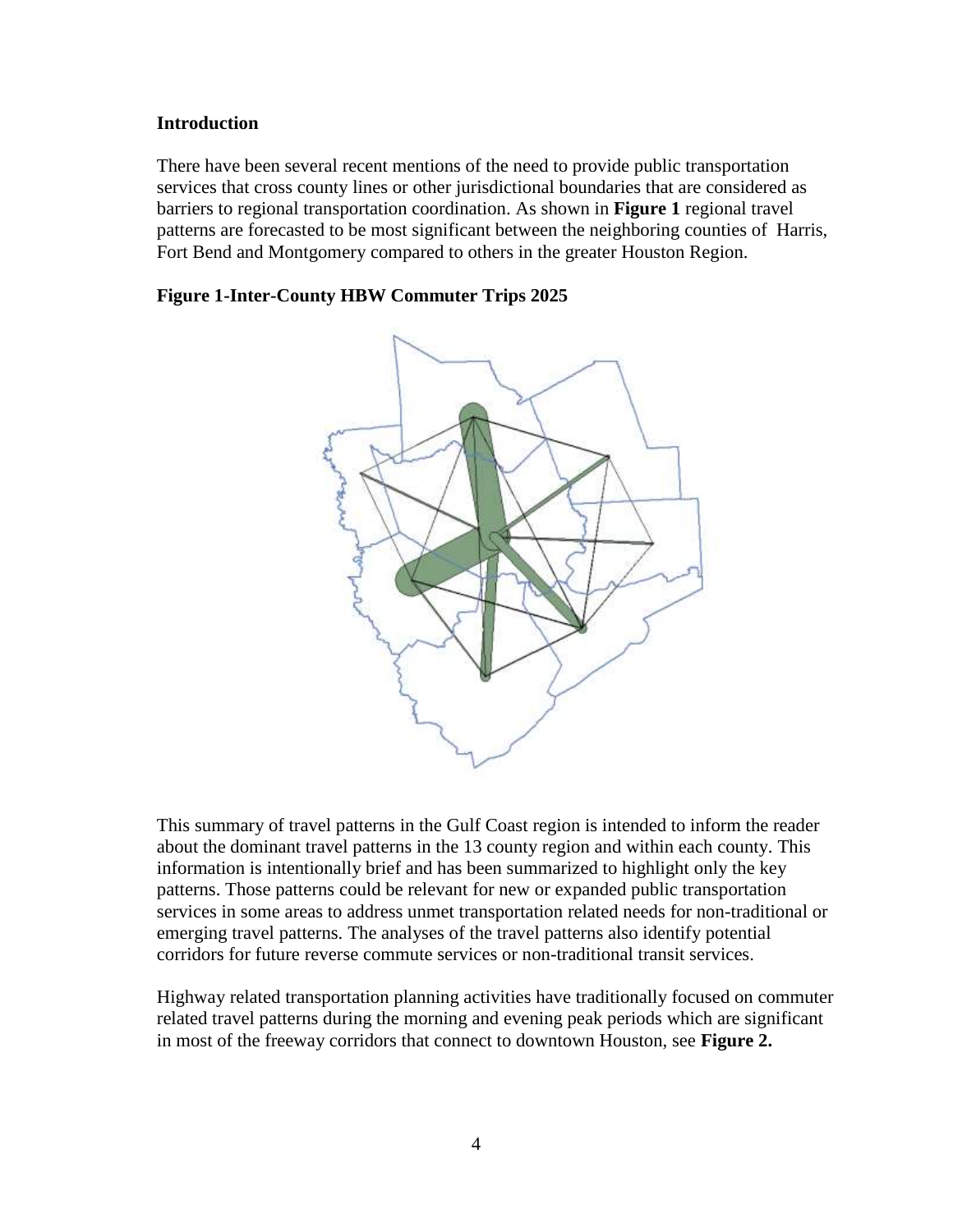**Figure 2 Evening Rush Hour Traffic in Houston**



**(Source [www.houstontranstar.com\)](http://www.houstontranstar.com/)** 

The typical travel patterns for medical related trips for seniors and persons with disabilities may not fit the traditional commuter trip patterns. In addition, off- peak or second shift employment opportunities for low-income persons would likely require some nontraditional travel. It could be helpful to better understand the order of magnitude of the dominant travel patterns within and between counties. That understanding could help to identify potential travel corridors for future investments and to also describe the most significant and emerging travel patterns for non-traditional, non-single occupant vehicle (SOV) travel.

## **Regional Travel Patterns**

One of the dynamics in the fast growing greater Houston region is the shift in the locations of people and jobs over an extended period of time. Those shifting patterns of housing and job locations has resulted in some new and emerging travel patterns that require different types of transportation system solutions or components to address those changing patterns. For example, the dominant centralized urban growth pattern in Houston and many other cities has been focused on a hub and spoke type of roadway system. That radial roadway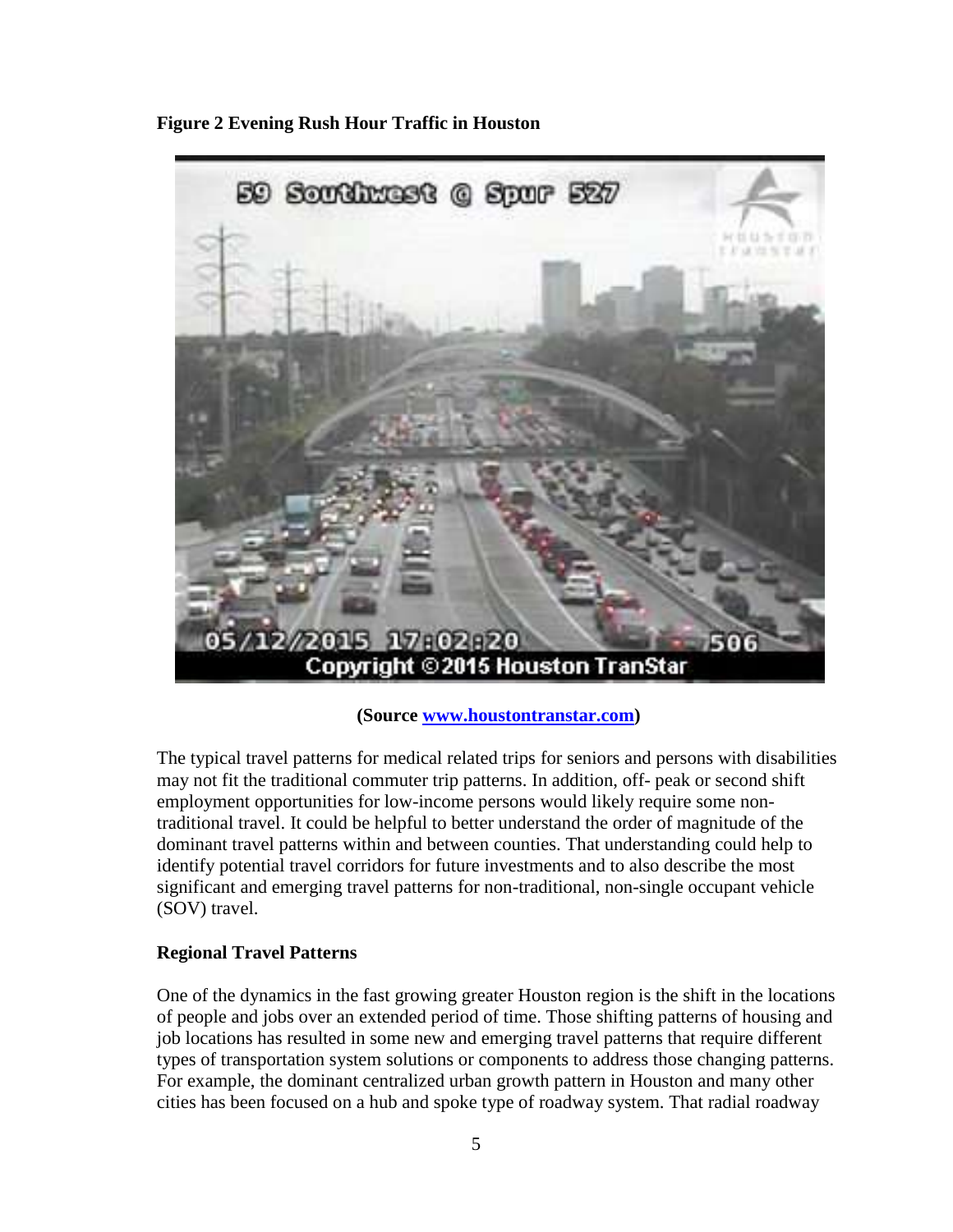system with a central hub or central business district typically has a larger downtown area as the primary destination for many daily activities. Over time in many cities and particularly in Houston, a multi-nucleated urban growth pattern has evolved which is characterized by more travel to and from suburban locations in Harris County and between adjacent counties.

One impact of those changing travel patterns led to the recent reimagining of the local bus network in Houston by the Metropolitan Transit Authority of Harris County. Those changing location patterns also highlight areas of potentially higher travel demands that may not be considered for improved travel options for non SOV modes of travel.

**Figure 3** shows graphically the complexity of the current regional travel patterns between counties. **Tables 1 and 2** include the associated data and highlight the highest volume county-to-county trip flows for daily work and non-work trips.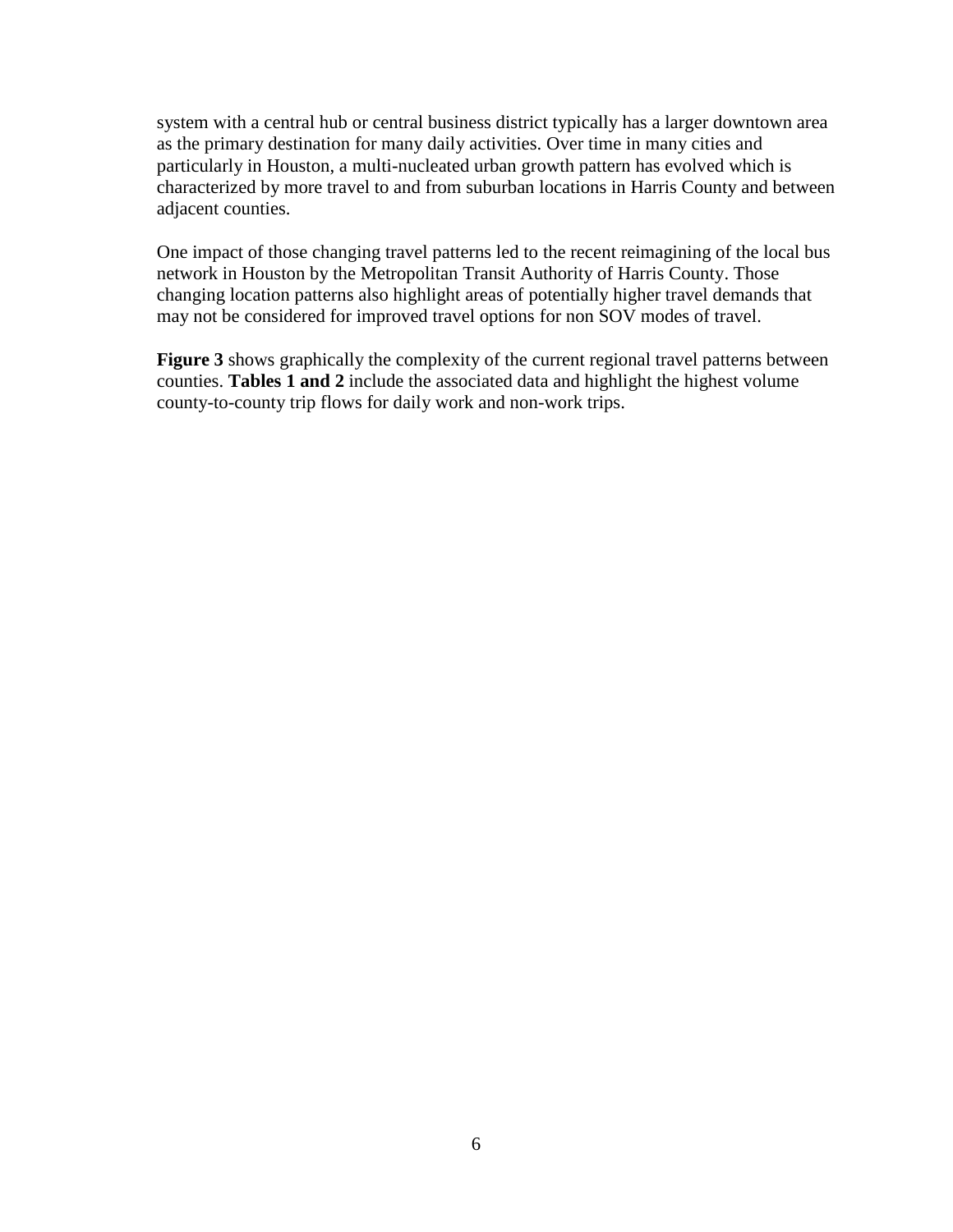

**Figure 3. Regional HBW Travel Patterns (2010)**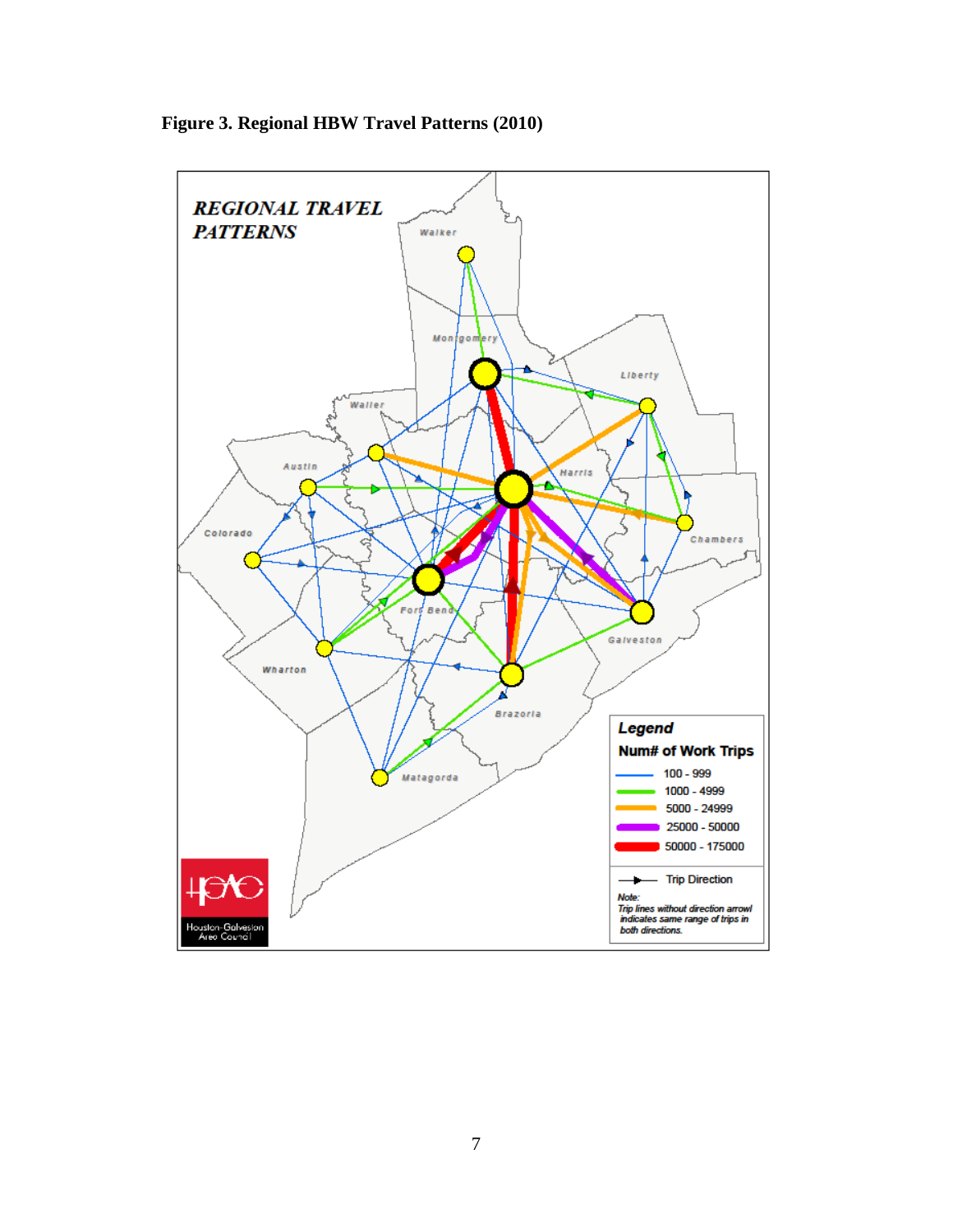| <b>From Origin</b> | <b>To Destination</b> | <b>One Way Trips</b> | <b>Comments</b>         |
|--------------------|-----------------------|----------------------|-------------------------|
| County             | County                |                      |                         |
| Fort Bend          | Harris                | 154,555              |                         |
| Montgomery         | Harris                | 78,345               |                         |
| <b>Brazoria</b>    | Harris                | 52,785               |                         |
| Galveston          | Harris                | 48,080               |                         |
| Harris             | Fort Bend             | 35,095               | <b>Reverse Commutes</b> |
| Harris             | Montgomery            | 31,675               | <b>Reverse Commutes</b> |
| Harris             | Galveston             | 16,850               | <b>Reverse Commutes</b> |
| Harris             | <b>Brazoria</b>       | 10.835               | <b>Reverse Commutes</b> |

**Table 1. Gulf Coast Highest Volume Inter-County HBW Travel Patterns**

|  |  |  |  |  | Table 2. Gulf Coast Highest Volume Inter-County Non-Work Travel Patterns |
|--|--|--|--|--|--------------------------------------------------------------------------|
|  |  |  |  |  |                                                                          |

| <b>From Origins</b> | <b>To Destinations</b> | <b>One Way Trips</b> | <b>Comments</b>         |
|---------------------|------------------------|----------------------|-------------------------|
| Fort Bend           | Harris                 | 342,768              |                         |
| Harris              | Fort Bend              | 113,075              | <b>Reverse Commutes</b> |
| Harris              | Montgomery             | 80,358               | <b>Reverse Commutes</b> |
| Montgomery          | Harris                 | 70,864               |                         |
| Galveston           | Harris                 | 61,787               |                         |
| Harris              | Galveston              | 53,164               | <b>Reverse Commutes</b> |
| Fort Bend           | <b>Brazoria</b>        | 25,327               | <b>Cross County</b>     |
| Harris              | Waller                 | 22,298               | <b>Reverse Commutes</b> |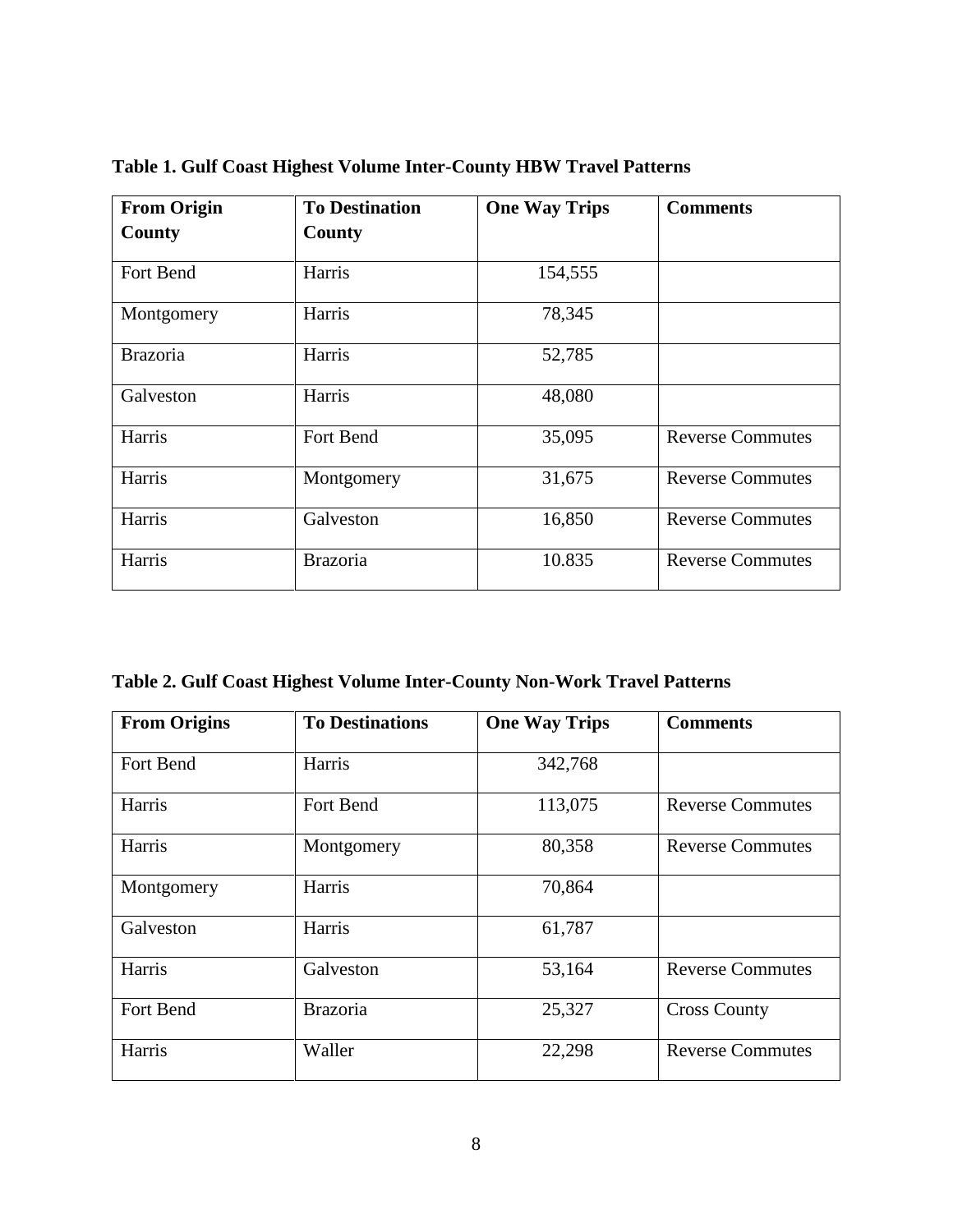As shown in **Figure 4** the primary transit destinations were concentrated in the south and southwestern quadrants of Houston based on data from the 2007 Transit Onboard Survey. The inset shows the higher concentration (in red) of transit trips destined to the Texas Medical Center area.



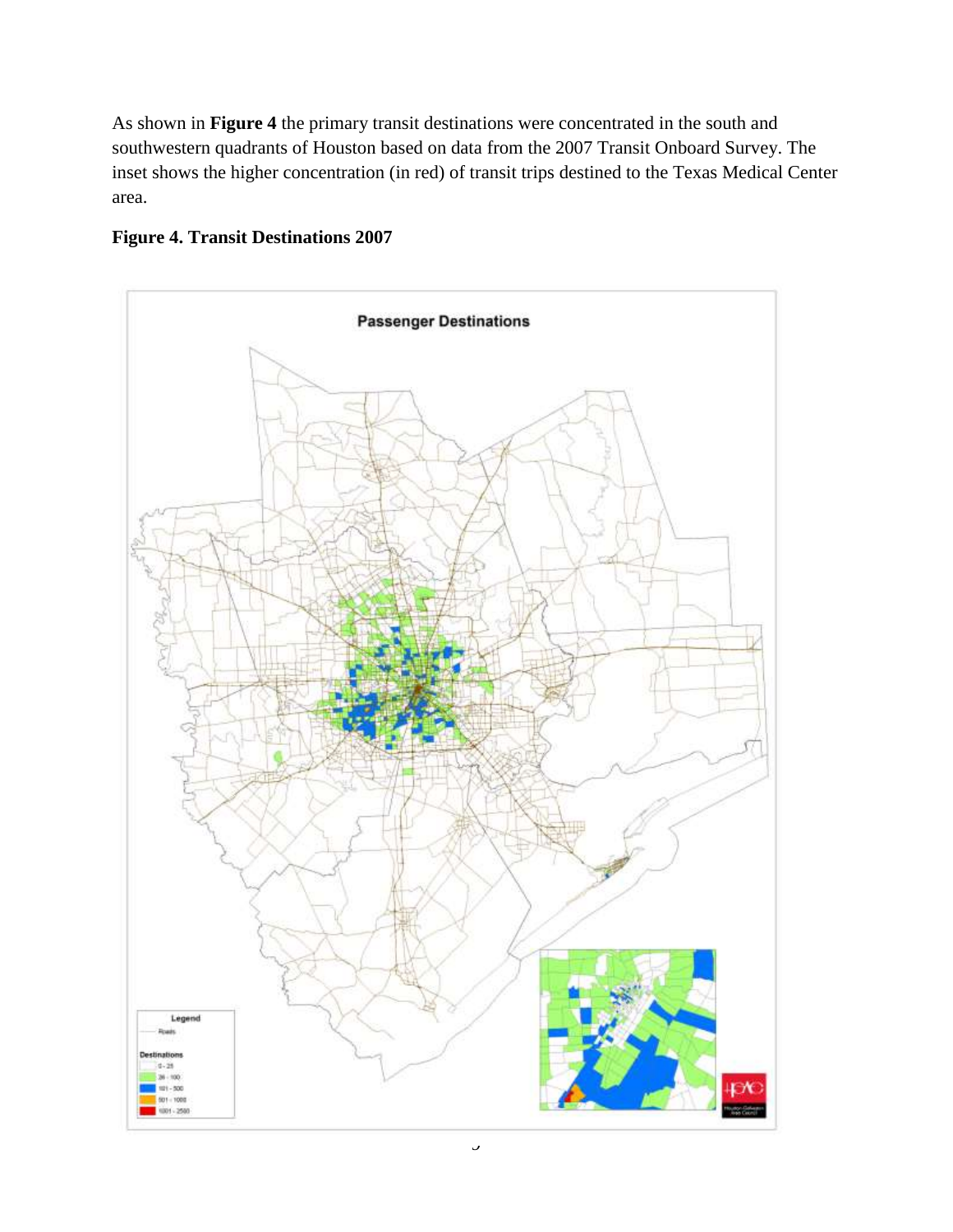**Figure 5** displays the top ten highest volume destinations for medical trips through the Medical Transportation Program (MTP) in 2011. As shown those trips are scattered throughout the region with the highest volume destinations in the vicinity of the Texas Medical Center.



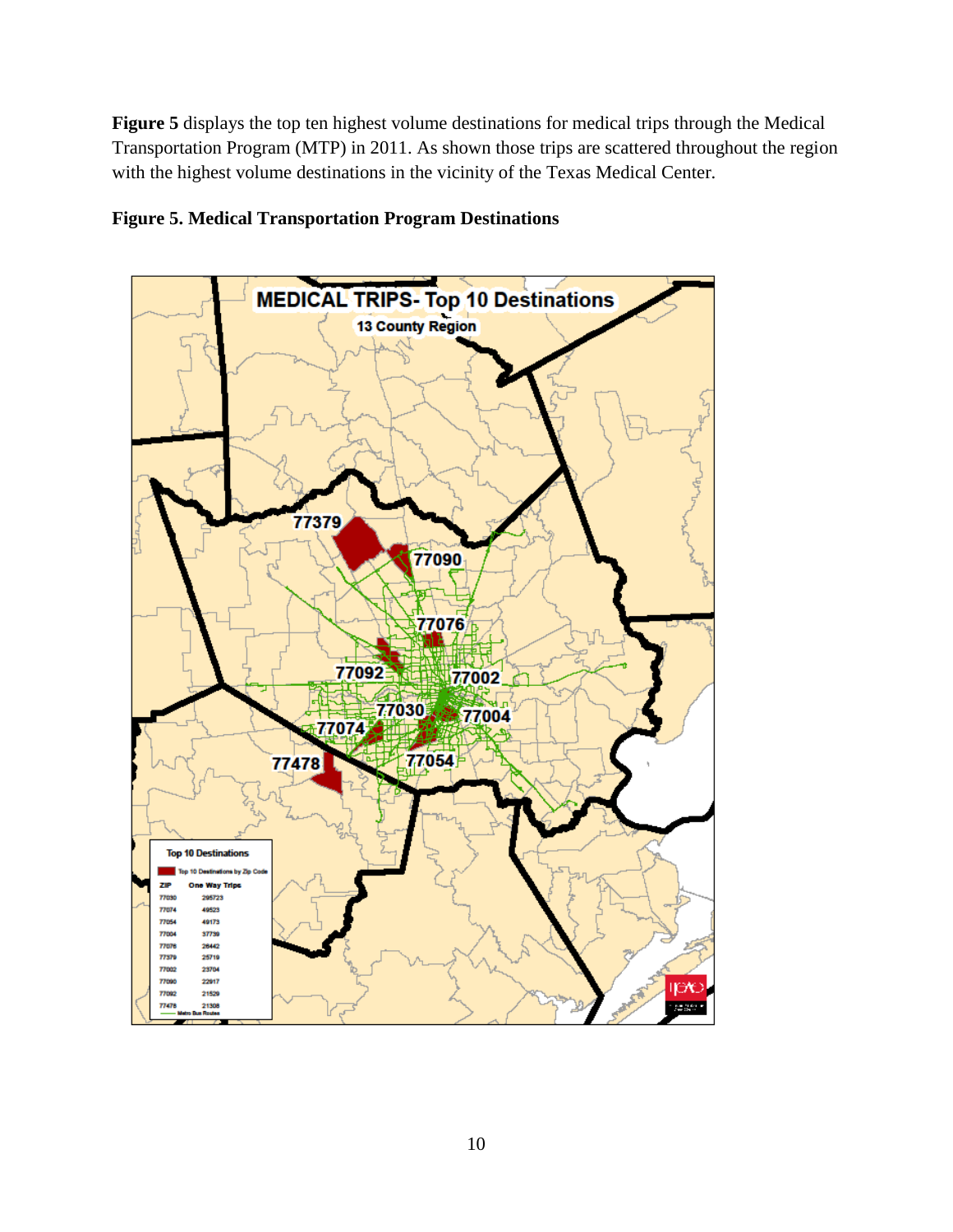## **Transit Accessibility Analysis**

The following images display transit travel time contour maps indicating transit access to major employment centers before-and-after the implementation of the reimagined METRO local bus system. As shown in **Figure 6** (in red) the most favorable transit travel times, less than 30 minutes, were in the western and southwestern quadrants of Harris County.

## **Figure 6. Transit Travel Times 2015 -Pre-Reimagining**

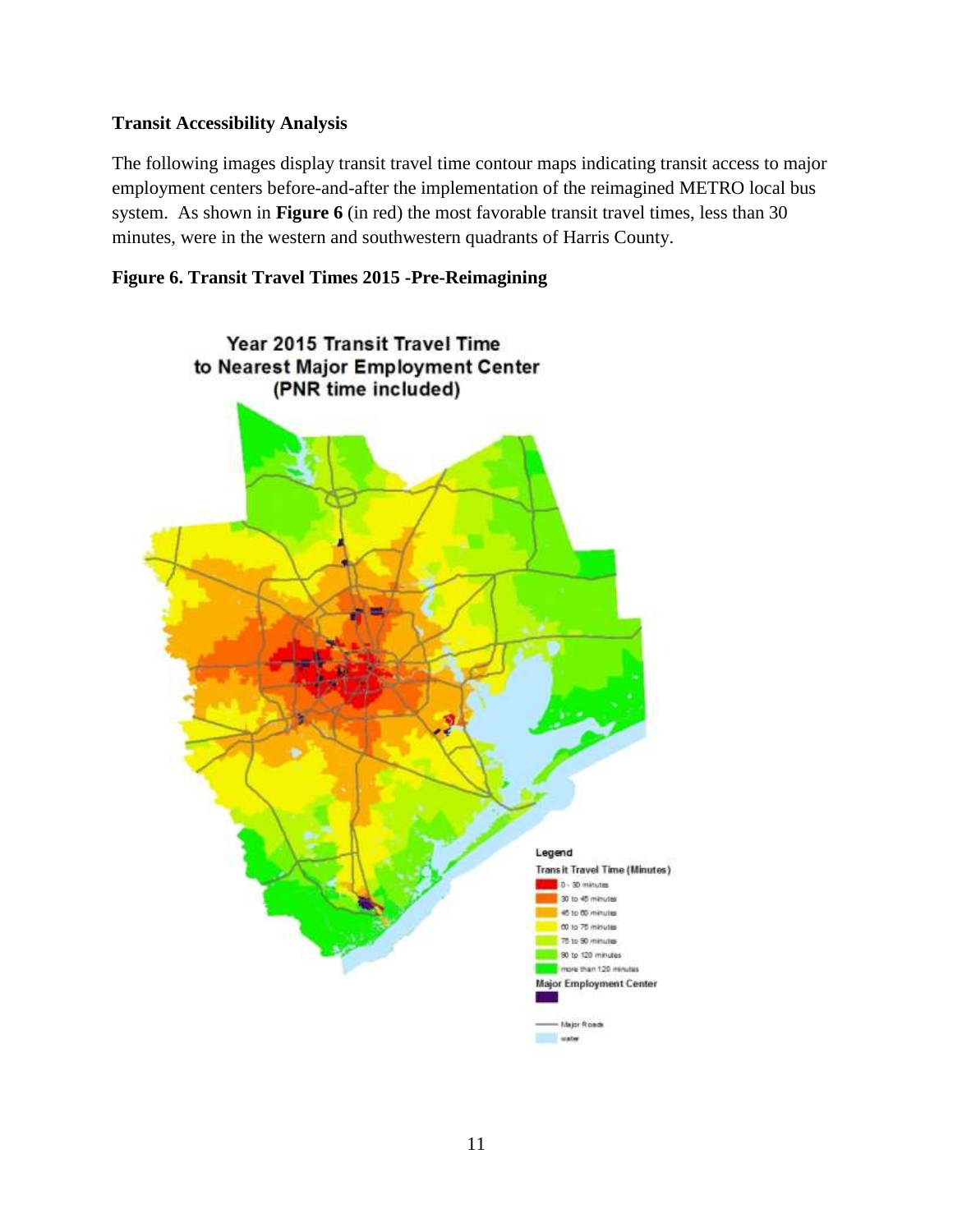

## **Figure 7. Transit Travel Times --After Reimagining**

To facilitate the before-and-after comparisons the images are show side-by-side in **Figure 8.**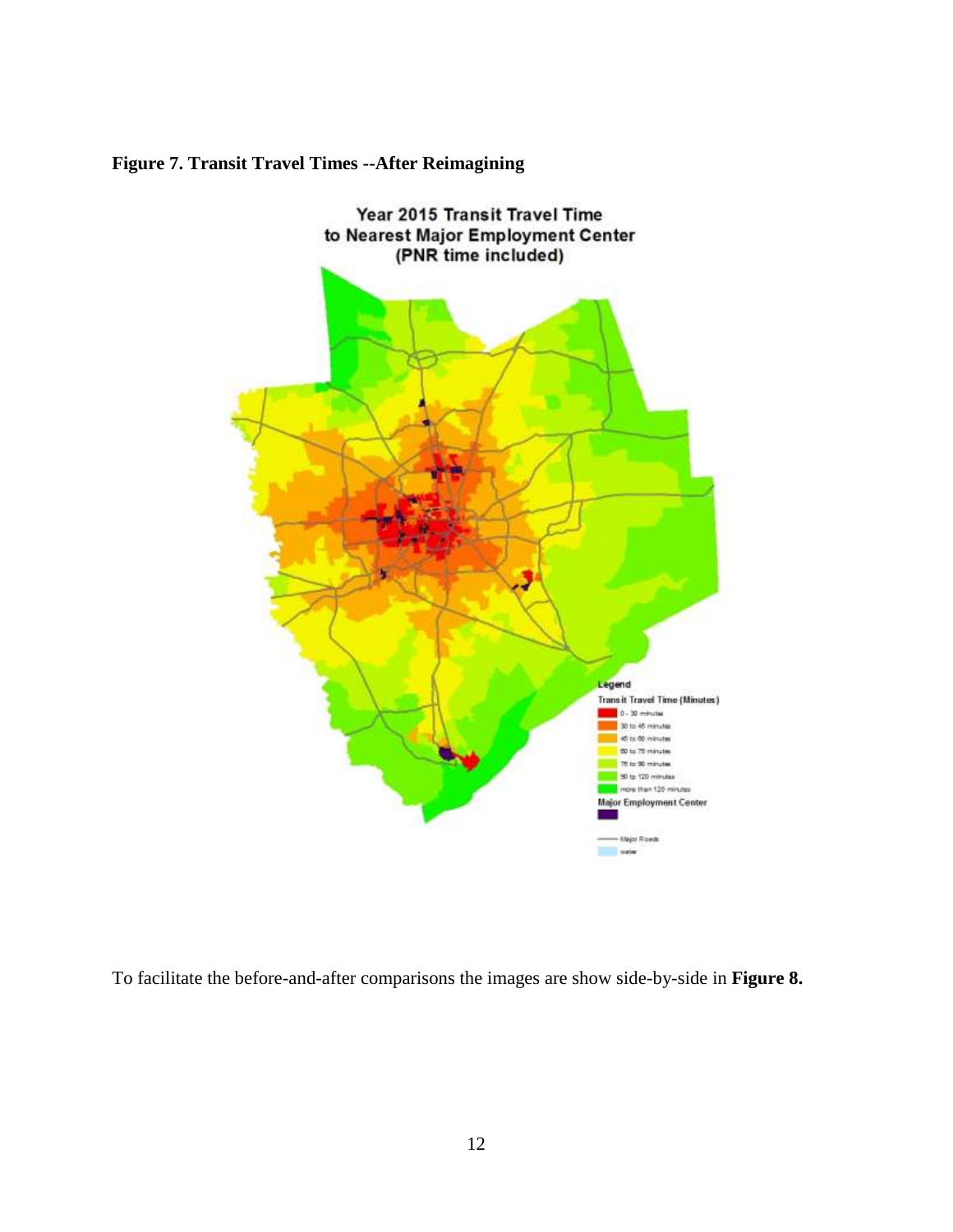

## **Figure 8. Side-by-Side Comparison (Before and After)**

Areas showing significantly improved transit access (within 30 minutes) are primarily near the Greenspoint Mall (North Belt near IH-45 N).

Areas showing decreased transit access are east and southeast of downtown and also near I-10 West and FM 1960. More detailed analyses will be needed to clarify those apparent changes in transit accessibility.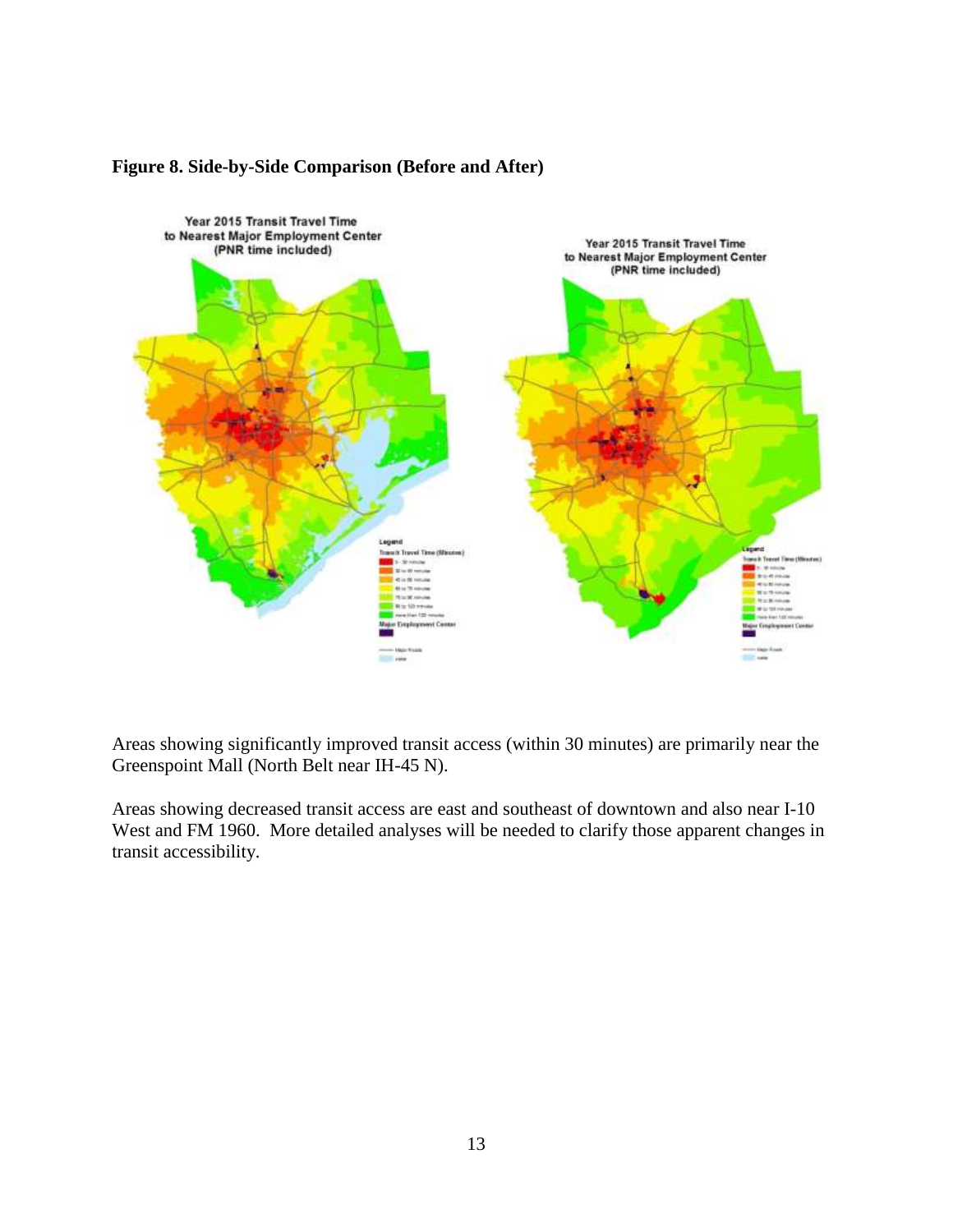## **County Level Travel Patterns**

 $\overline{a}$ 

The following summaries display the number of home based origins and their workplace locations for each county in the region based on 2014 Longitudinal Employer-Household Dynamics (LEHD) Origin-Destination Employment Statistics. The LEHD travel pattern information is derived from IRS records for the home location and from unemployment insurance records for the workplace locations. The three highest volume travel patterns are noted briefly for each county in alphabetical order. Out-of-Region stats do not actually indicate that workers are commuting out-of-region for work. It is based on the address reported by the employer in the Unemployment Insurance Records, which would be different than the actual workplace location. For example, a staffing company may be located in Dallas but have employees in Houston working from home or someplace in Houston (Primary Client Location). In this particular case, the workplace is "Out-Of-Region" (Dallas) and area of residence is Harris County. Same is the case with construction and consultant jobs.  $\frac{1}{1}$ 

<sup>&</sup>lt;sup>1</sup> The source data is available for multiple types of geographies at  $\frac{http://www.h-1}{http://www.h-1}$ [gac.com/go/commute-patterns/.](http://www.h-gac.com/go/commute-patterns/)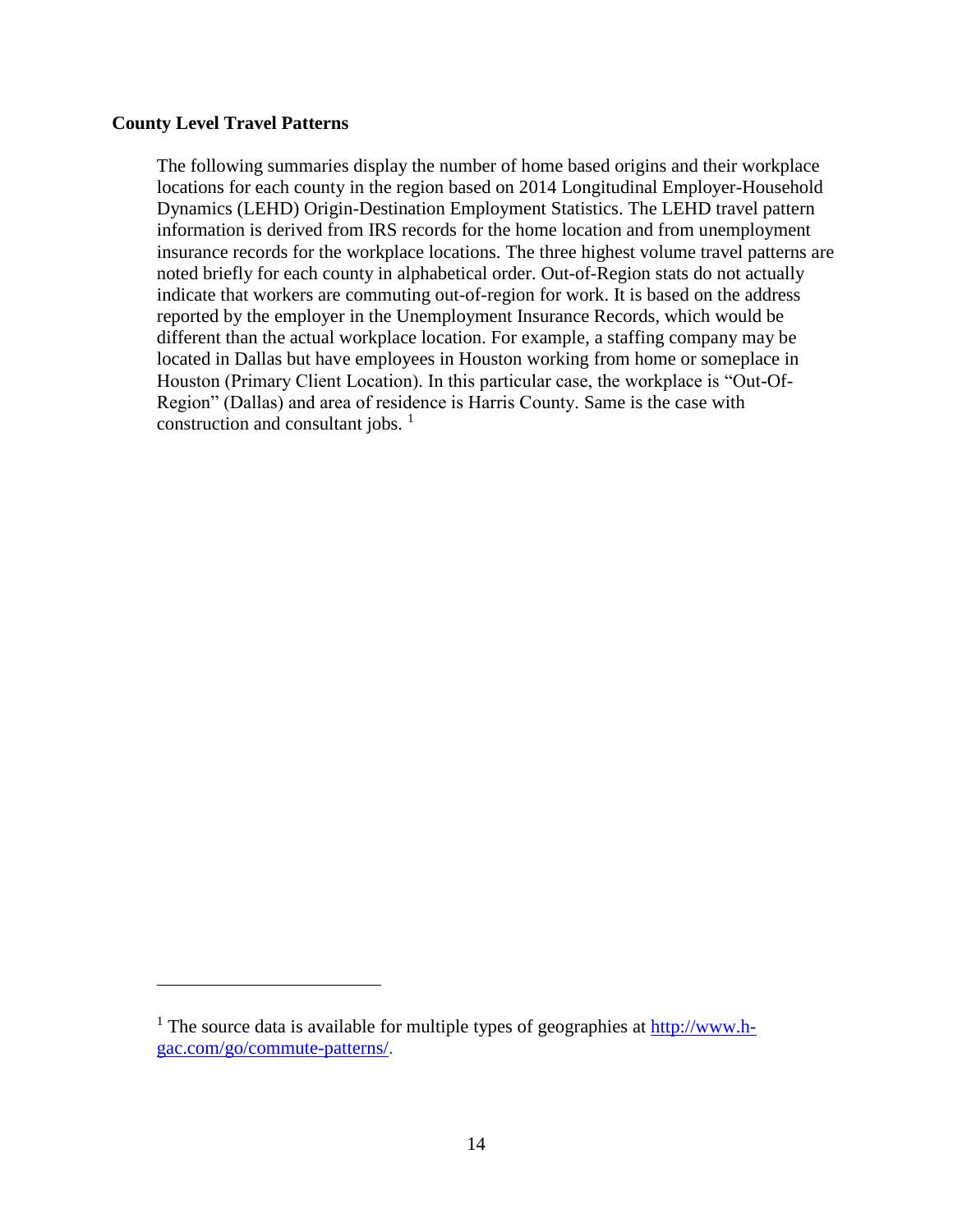## **Austin County**

Of the 15,322 home origins in Austin County, 4,984 (32.5%) of them worked in Harris County, 4,105 (26.8%) worked out of the region and 3,482 (22.7%) worked within Austin County.



#### County Details (Where Most Workers Work)



#### County Details (Where Most Workers Live)

| Austin<br>. |            |        |         | 15,322 (100.0%)<br>---- |  |
|-------------|------------|--------|---------|-------------------------|--|
|             | <b>SIR</b> | ъ.     | íШ      | 156                     |  |
|             | 5722       | 1920 I | Workers | 1225                    |  |

Source: LEHD Origin Destination Employment Statistics (2014) http://whit.ces.census.gov/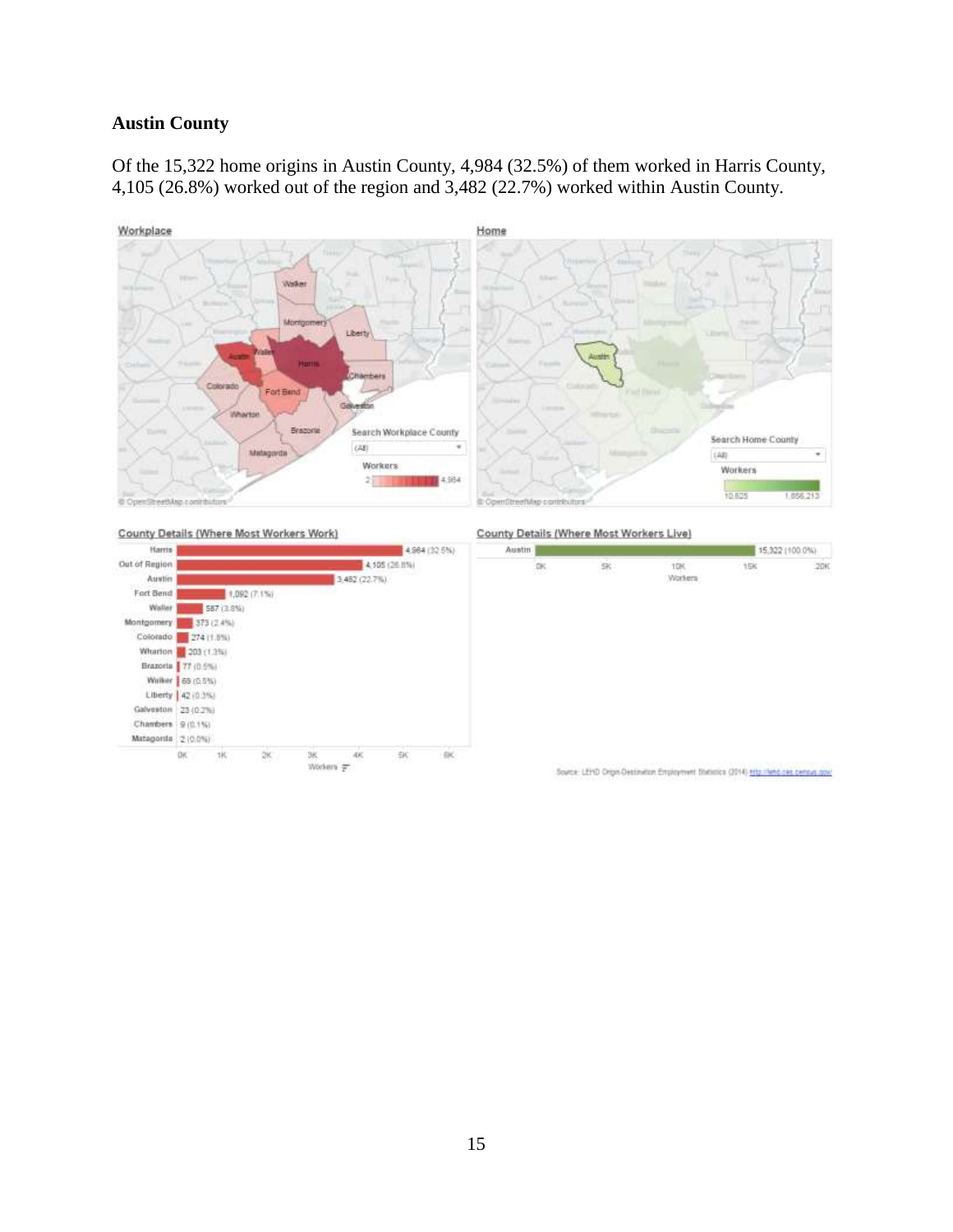## **Brazoria County**





## County Details (Where Most Workers Work)

| 1205118              |               |               |         |             |                 | 4,320.192.10 |  |
|----------------------|---------------|---------------|---------|-------------|-----------------|--------------|--|
| Brazonia.            |               |               |         |             | 45, 872 (31.1%) |              |  |
| Out of Region        |               | 12.683 (6.6%) |         |             |                 |              |  |
| Galveston            |               | 5,296 (4.3%)  |         |             |                 |              |  |
| Fort Bend            |               | 6.061 (4.1%). |         |             |                 |              |  |
| Montgomery           | 1,666 (1.1%). |               |         |             |                 |              |  |
| Matagorda 365 (0.7%) |               |               |         |             |                 |              |  |
| Wharton              | 449 (0.3%)    |               |         |             |                 |              |  |
| Walker               | 263 (0.2%)    |               |         |             |                 |              |  |
| Liberty              | 228 (0.2%)    |               |         |             |                 |              |  |
| Chambers             | 197 (0.1%)    |               |         |             |                 |              |  |
| Waller               | 153 (0.1%)    |               |         |             |                 |              |  |
| Austin               | 143 (0.1%)    |               |         |             |                 |              |  |
| Colorado             | 51 (0.0%)     |               |         |             |                 |              |  |
|                      | 10K<br>DH.    | - 15<br>ZIК   | w<br>XЖ | <b>AZDK</b> | BQK.            | m<br>BOK     |  |
|                      |               |               |         | Workers =   |                 |              |  |

## County Details (Where Most Workers Live)

|     |        |               | 147,555-1100.0%) |  |                                                          |  |              |           |
|-----|--------|---------------|------------------|--|----------------------------------------------------------|--|--------------|-----------|
| - 7 | verske | <b>ADK IN</b> | 0.1005           |  | 60K 80K 100K 120K 140K<br><b><i><u>ARCHITECT</u></i></b> |  | 160K<br>-500 | 150K 200K |

Source: LEHD Drigin-Destination Engineerest Statistics (3014) http://land.cas.centrus.gov/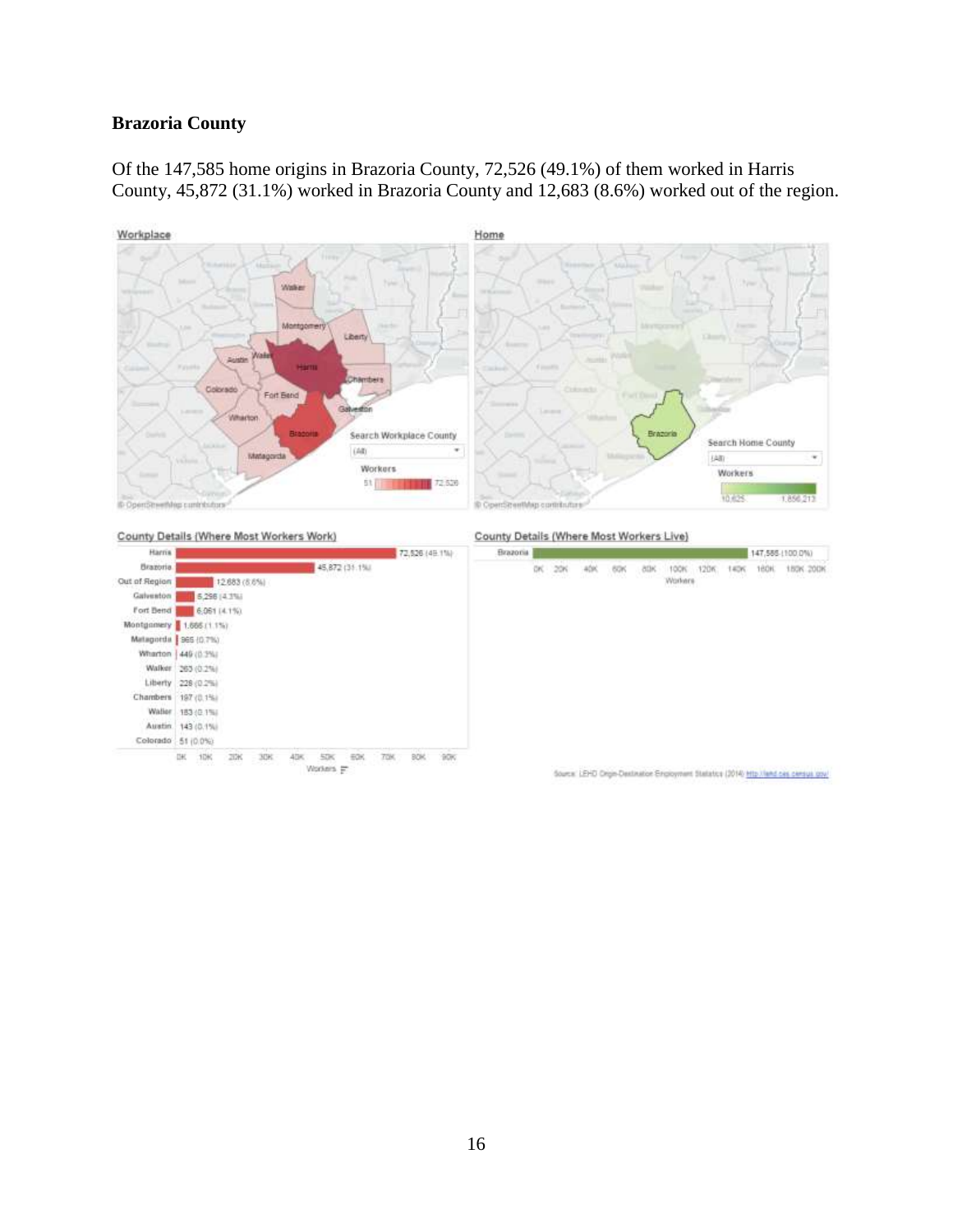# **Chambers County**

Of the 20,439 home origins in Chambers County, 11,941 (58.4%) of them worked in Harris County, 3,289 (16.1%) worked out of the region and 2,782 (13.6%) worked in Chambers County.



## County Details (Where Most Workers Work)



### County Details (Where Most Workers Live)

|                  |       | 20,439 (100.0%) |                             |     |     |
|------------------|-------|-----------------|-----------------------------|-----|-----|
| w<br><b>HUNG</b> | 55.00 | 2200            | ╌<br><b>CAN DESCRIPTION</b> | -17 | 25< |
|                  |       |                 |                             |     |     |

Boarce: LEHO Drips-Destination Entstoyment Statistics (2014) http://send.ces.camus.com/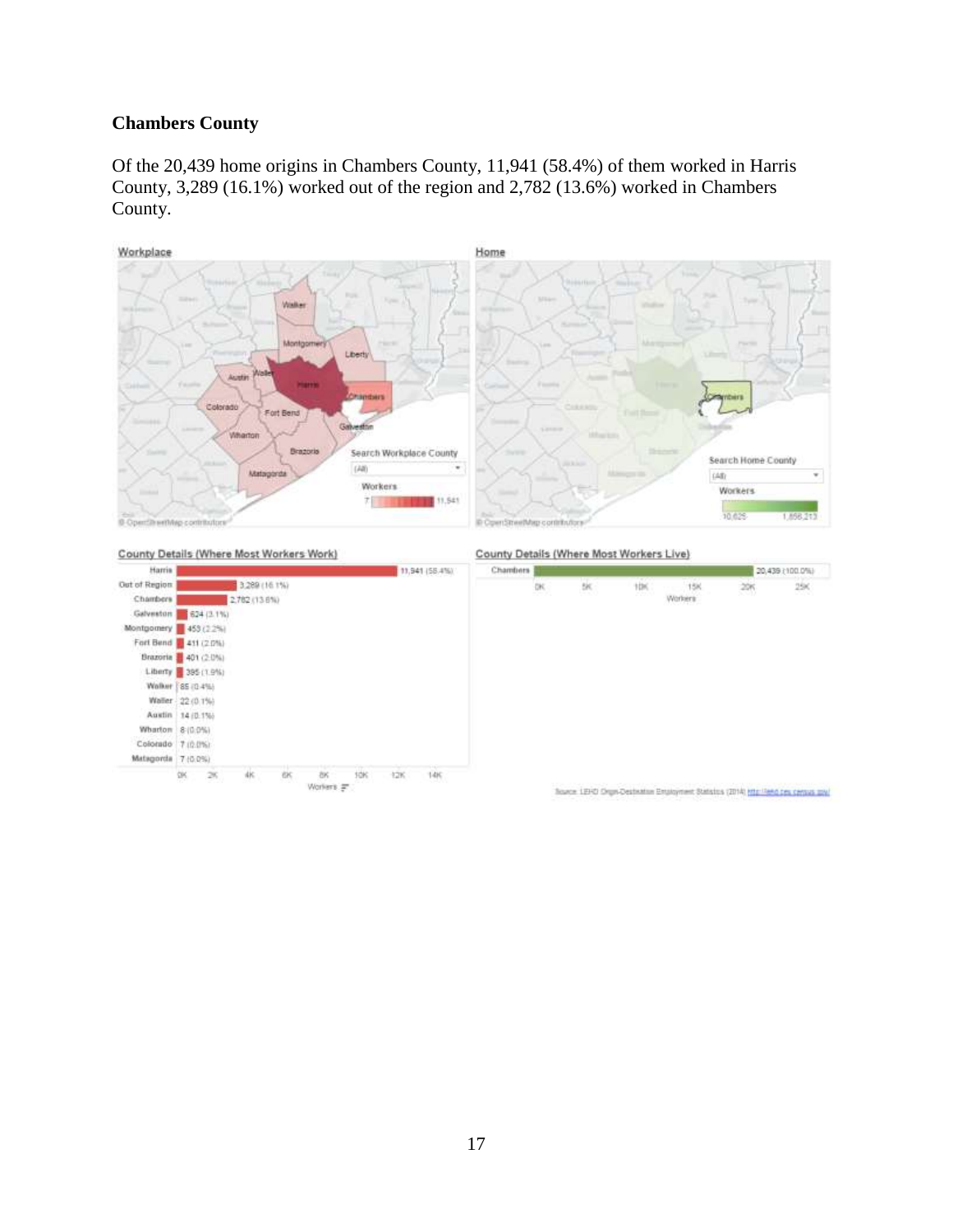# **Colorado County**

Of the 10,625 home origins in Colorado County, 3,247 (30.6%) of them worked in Colorado County, 2,824 (26.6%) worked in Harris County and 2,663 (25.1%) worked out of the region.



County Details (Where Most Workers Work)



County Details (Where Most Workers Live)

| $-3,247(30.6\%)$            | COIDENDO |   |                             |   | 19.625 (199.9%) |                        |       |     |     |
|-----------------------------|----------|---|-----------------------------|---|-----------------|------------------------|-------|-----|-----|
| (26.6%)<br>5.1%)            |          | Ķ | $\frac{1}{2} \mathcal{R}_1$ | 琳 | 6K.             | $$\,88$$ . We<br>check | $10K$ | 12K | 14K |
|                             |          |   |                             |   |                 |                        |       |     |     |
|                             |          |   |                             |   |                 |                        |       |     |     |
|                             |          |   |                             |   |                 |                        |       |     |     |
|                             |          |   |                             |   |                 |                        |       |     |     |
| - AVANYA<br><b>GUT PATE</b> |          |   |                             |   |                 |                        |       |     |     |

Source: LEHD Orgin-Destination Employment Statistics (2014) http://whol.ces.census.gov/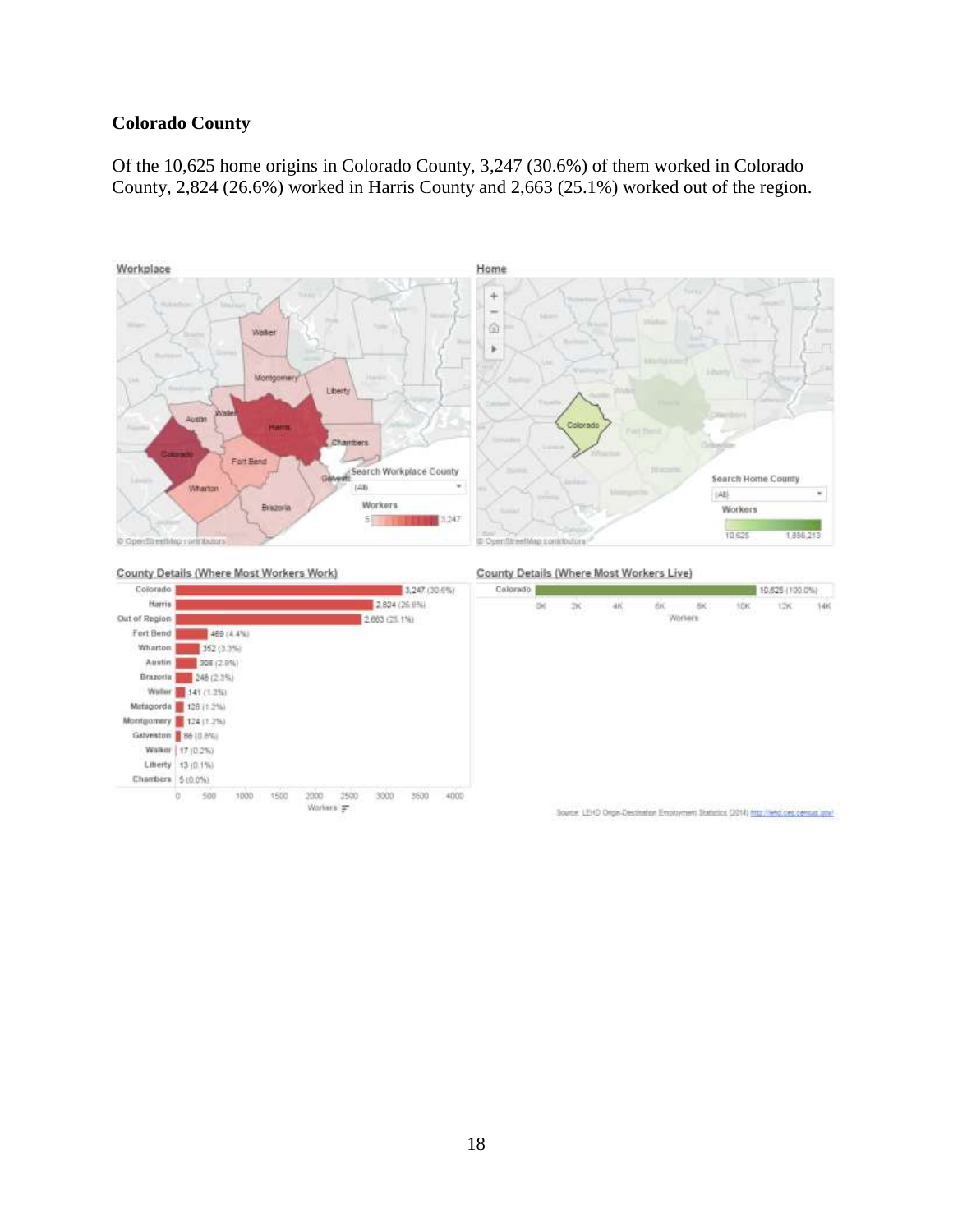## **Fort Bend County**

Of the 305,527 home origins in Fort Bend County, 194,097 (63.5%) of them worked in Harris County, 66,902 (21.9%) worked in Fort Bend County and 28,638 (9.4%) worked out of the region.



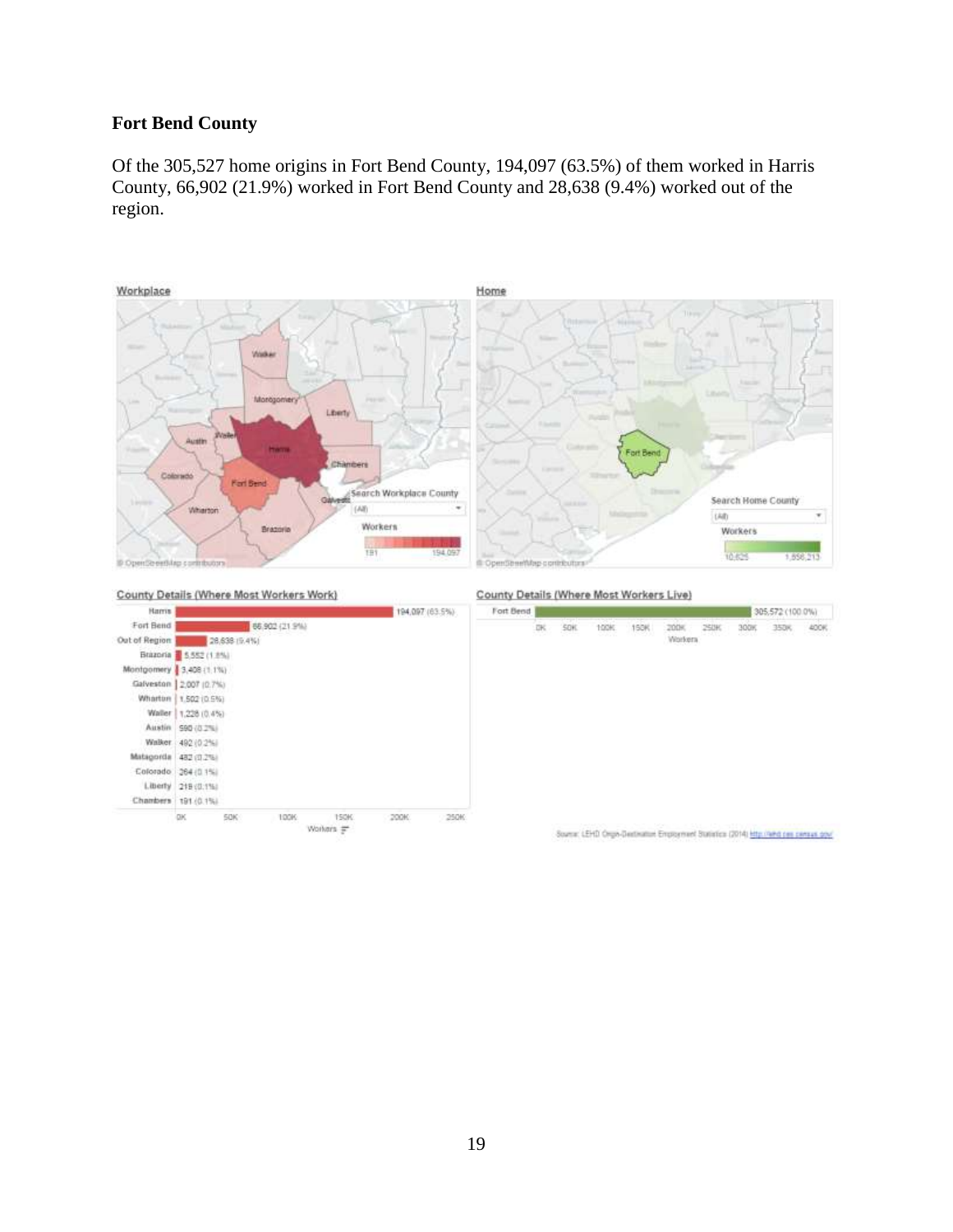## **Galveston County**

Of the 137,659 home origins in Galveston County, 61,378 (44.6%) of them worked in Harris County, 52,477 (38.1%) worked in Galveston County and 12,181 (8.8%) worked out of the region.



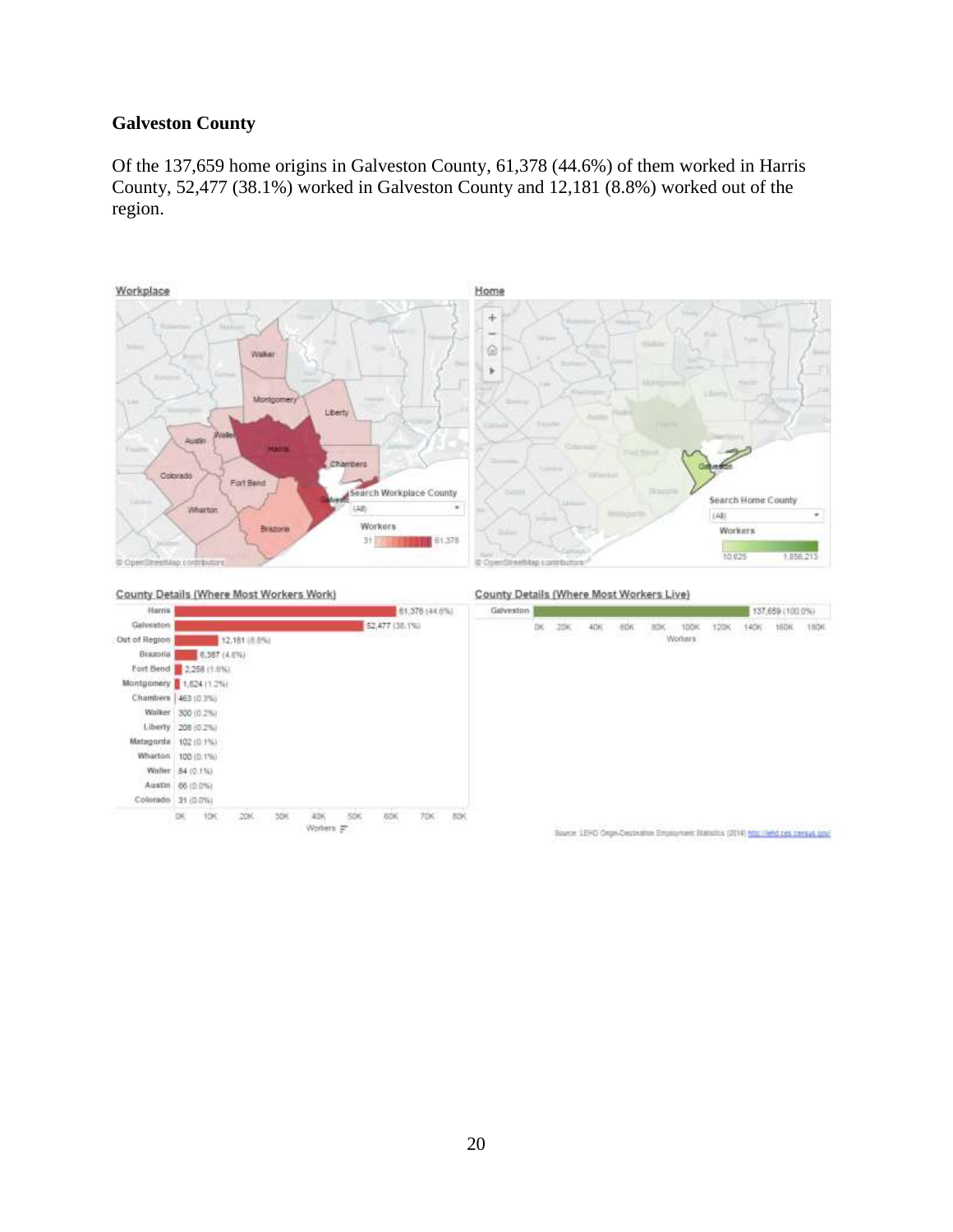## **Harris County**

Of the 1,856,213 home origins in Harris County, 1,496,862 (80.6%) of them worked in Harris County, 170,119 (9.2%) worked out of the region and 69,962 (3.8%) worked in Fort Bend County.



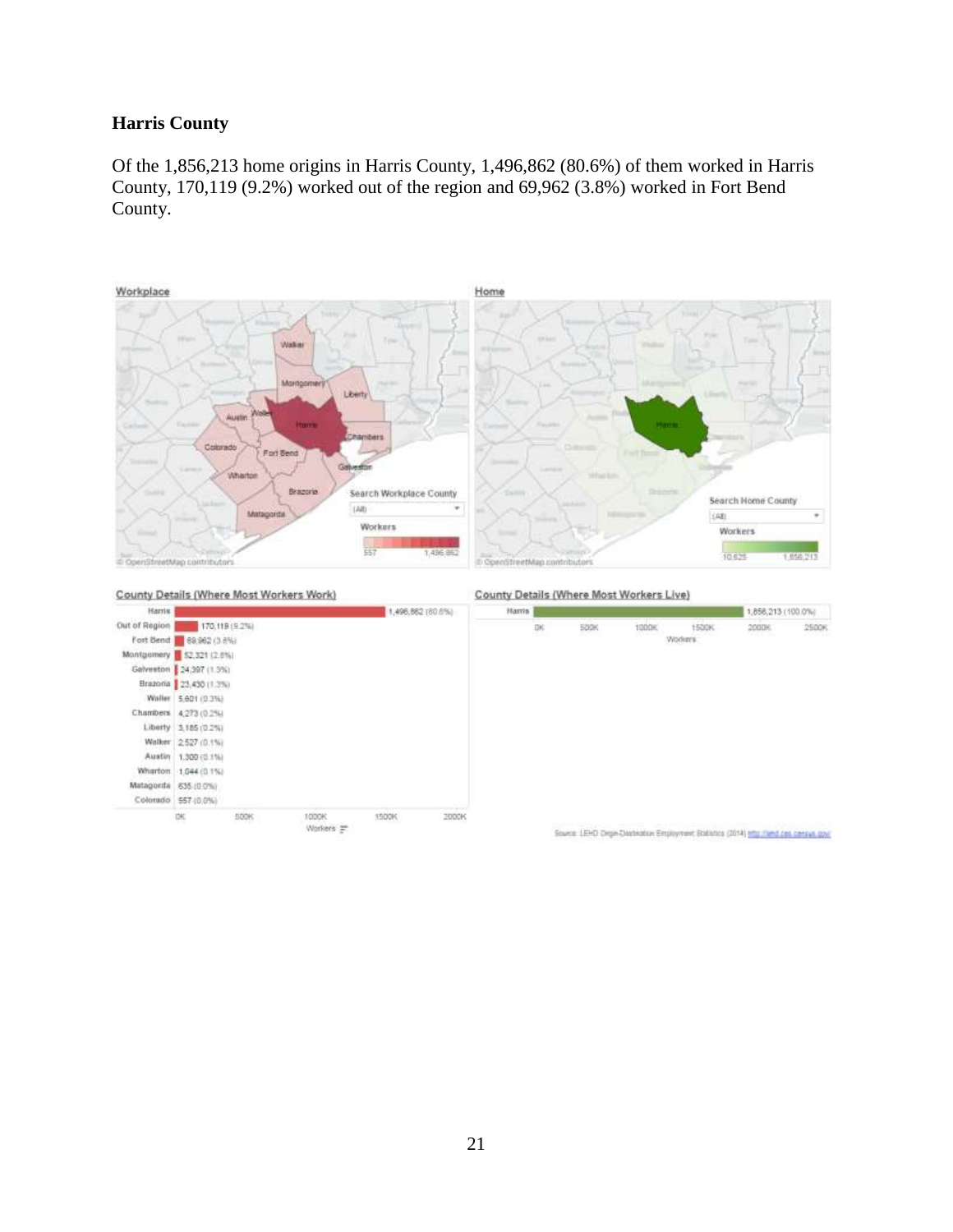## **Liberty County**

Of the 35,079 home origins in Liberty County, 16,767 (47.8%) of them worked in Harris County, 6,047 (17.2%) worked out of the region and 5,995 (17.1%) worked in Liberty County.



County Details (Where Most Workers Work)



County Details (Where Most Workers Live)

| 5,767 (47.8%)      | <b>Liberty</b> | 35,079 (100.0%) |        |        |     |                                                                                       |                  |             |     |     |     |
|--------------------|----------------|-----------------|--------|--------|-----|---------------------------------------------------------------------------------------|------------------|-------------|-----|-----|-----|
|                    |                | DC<br>mar.      | 钚<br>- | $10\%$ | 15K | 206.1                                                                                 | 25%<br>Vitariora | 3GK<br>an i | 35K | 40K | 45K |
|                    |                |                 |        |        |     |                                                                                       |                  |             |     |     |     |
|                    |                |                 |        |        |     |                                                                                       |                  |             |     |     |     |
|                    |                |                 |        |        |     |                                                                                       |                  |             |     |     |     |
| 209<br><b>CAST</b> |                |                 |        |        |     |                                                                                       |                  |             |     |     |     |
|                    |                |                 |        |        |     | Source: LEHD Orge-Destinator Employment Statistics (2014) http://send.ces.camsus.gov/ |                  |             |     |     |     |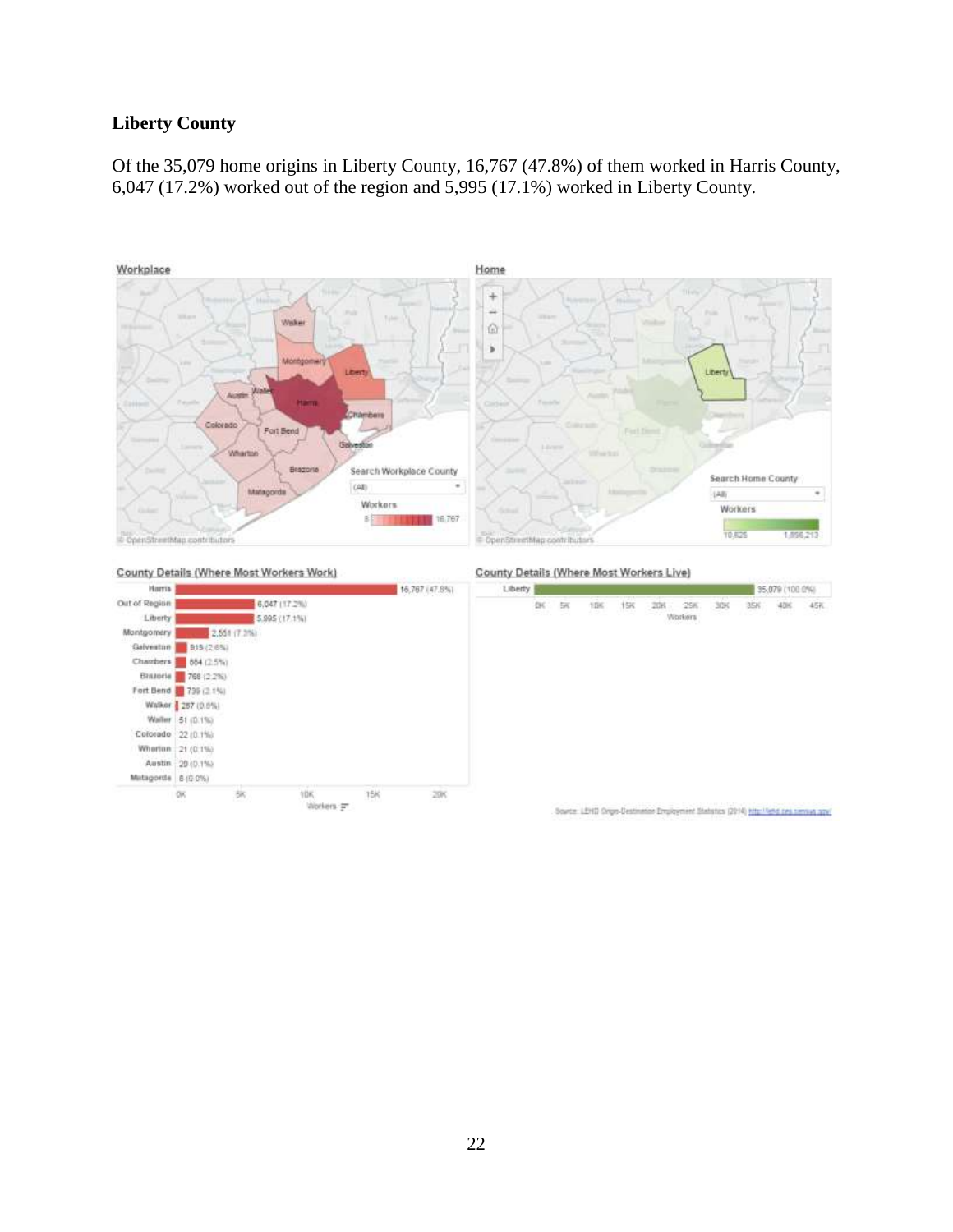# **Matagorda County**

Of the 18,793 home origins in Matagorda County, 5,663 (30.1%) of them worked in Harris County, 5,039 (26.8%) worked in Matagorda County and 3,888 (20.7%) worked out of the region.



## County Details (Where Most Workers Work)



## County Details (Where Most Workers Live)

| Matagorda |       |      |       |         | 18,793 (100.0%) |  |
|-----------|-------|------|-------|---------|-----------------|--|
|           |       |      | -1509 | ≈<br>50 |                 |  |
|           | 55557 | 5751 | ---   | ਾ       |                 |  |
|           |       |      |       |         |                 |  |
|           |       |      |       |         |                 |  |
|           |       |      |       |         |                 |  |

Source: LEHD Origin-Destination Employment Statistics (2014) http://whitf.com.comain.2000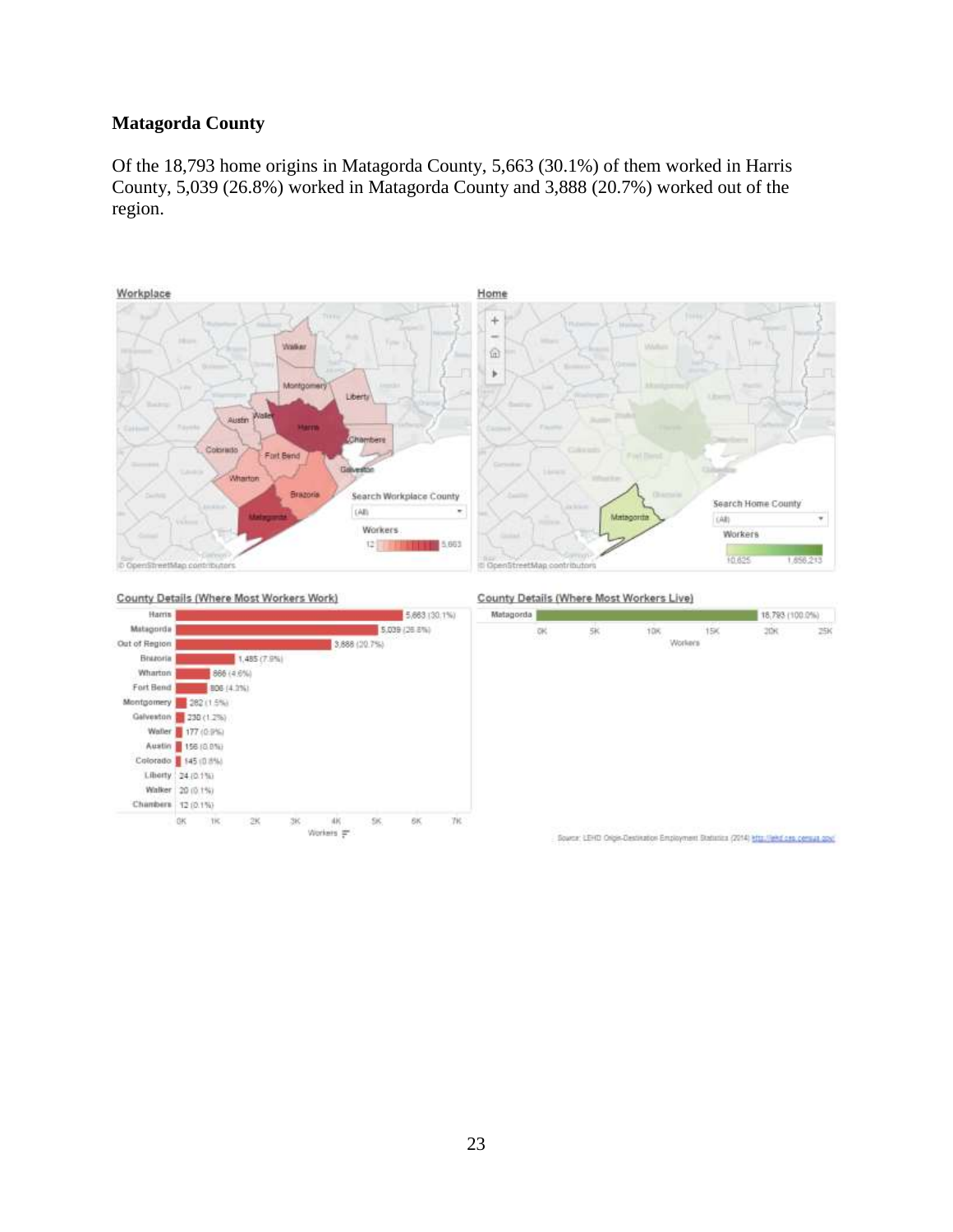# **Montgomery County**

Of the 215,742 home origins in Montgomery County, 108,570 (50.3%) of them worked in Harris County, 67,479 (31.3%) worked in Montgomery County and 26,953 (12.5%) worked out of the region.



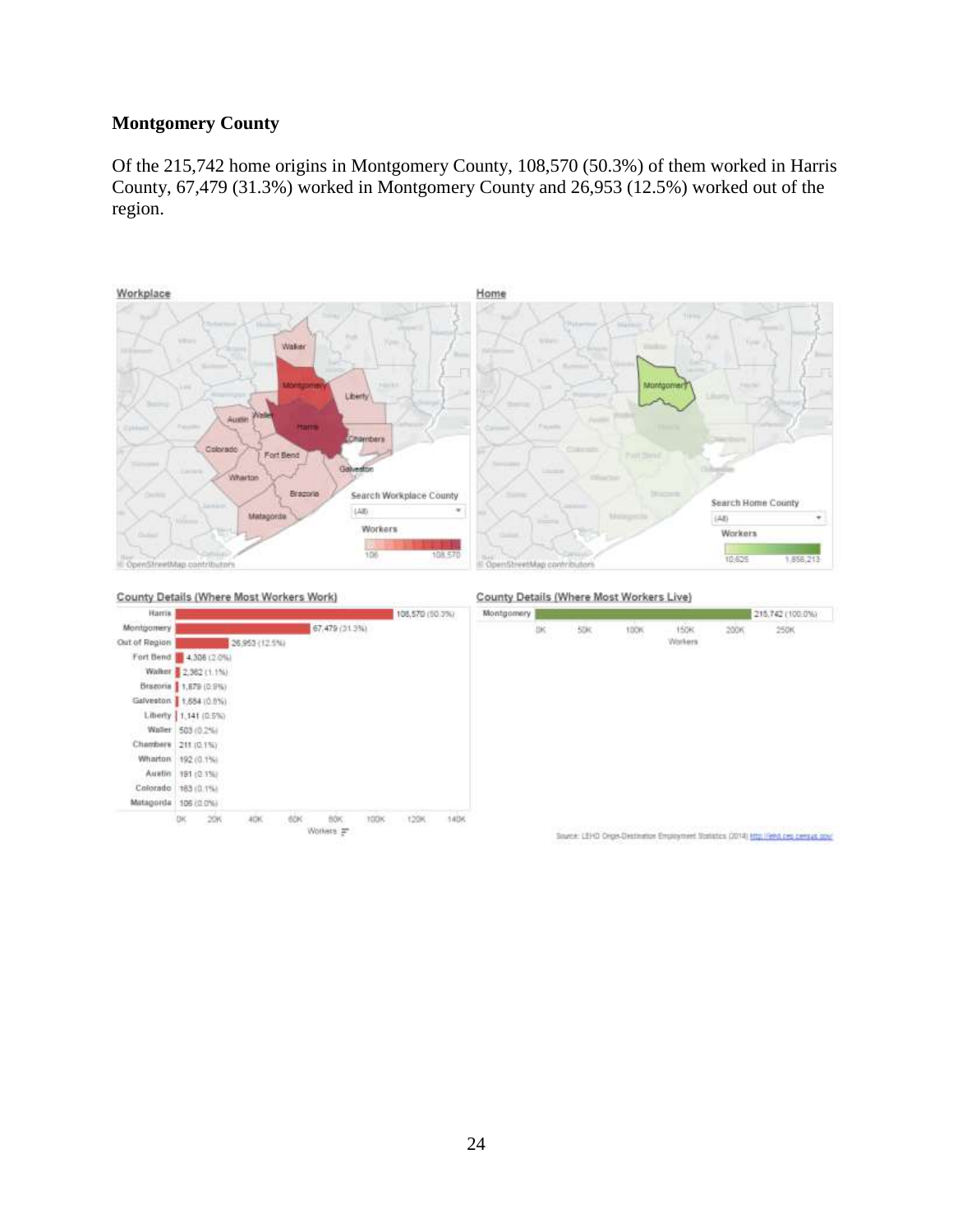## **Walker County**

Of the 20,935 home origins in Walker County, 8,876 (42.4%) of them worked in Walker County, 5,839 (27.9%) worked out of the region and 3,611 (17.2%) worked in Harris County.



#### County Details (Where Most Workers Work)

| <b>WEIGHALLY</b>  |                        |               |                  |               | 0.010142.000 |
|-------------------|------------------------|---------------|------------------|---------------|--------------|
| Out of Region     |                        |               |                  | 5,839 (27.9%) |              |
| Hamis             |                        | 3.611 (17.2%) |                  |               |              |
| <b>Montgomery</b> |                        | 2,063 (9.9%)  |                  |               |              |
|                   | Fort Bend   139 (0.7%) |               |                  |               |              |
|                   | Liberty   127 (0.0%)   |               |                  |               |              |
|                   | Brazoria   109 (0.5%)  |               |                  |               |              |
|                   | Galveston   100 (0.5%) |               |                  |               |              |
| Waller.           | 31 (0.1%)              |               |                  |               |              |
| Chambers          | 11.03.1%)              |               |                  |               |              |
| <b>Austin</b>     | 10 (0.0%)              |               |                  |               |              |
| <b>Wharton</b>    | 9-10.0%)               |               |                  |               |              |
| Colonido          | 5-10-0%                |               |                  |               |              |
| Matagorda         | $5(0.0\%)$             |               |                  |               |              |
|                   | OK                     | 48.           | BK.<br>Workers # |               | <b>tDK</b>   |

### County Details (Where Most Workers Live)

| Walker |    |         | 20.935 / 100.0%) |  |  |
|--------|----|---------|------------------|--|--|
|        | zы | 15K     | zи               |  |  |
|        |    | Workers |                  |  |  |

Sturtie: LEHD Origin-Destination Employment Statistics (2014) After (Tend.ces.census.gov/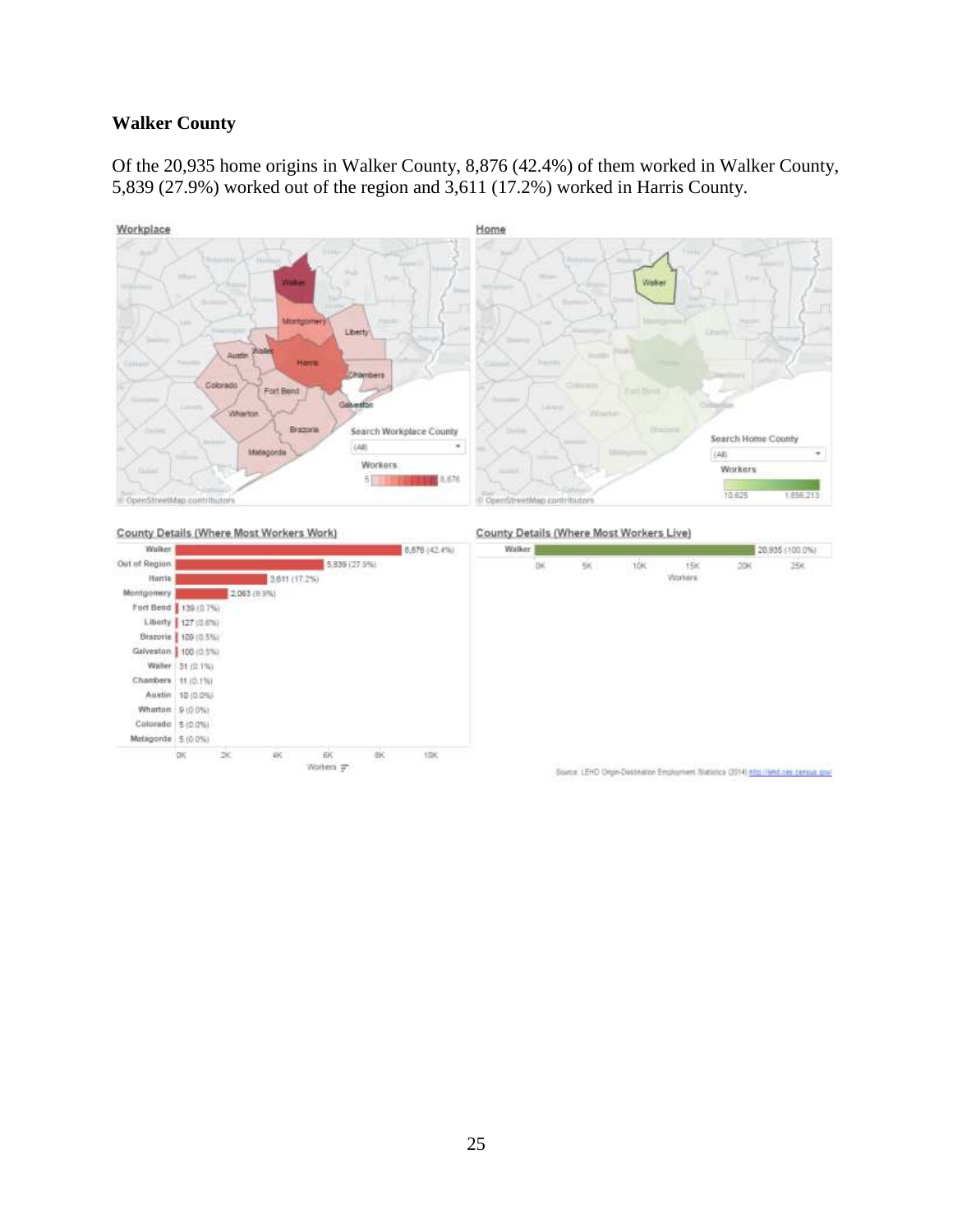## **Waller County**

Of the 17,798 home origins in Waller County, 8,923 (50.1%) of them worked in Harris County, 3,051 (17.1%) worked out of the region and 2,832 (15.9%) worked in Waller County.







County Details (Where Most Workers Live)

| <b>CONTRACT</b> |     |   | 17,798 (100.0%) |   |      |
|-----------------|-----|---|-----------------|---|------|
|                 | DK. | 葱 |                 | 燃 | 206  |
|                 |     |   | Worters         |   | 3000 |
|                 |     |   |                 |   |      |
|                 |     |   |                 |   |      |
|                 |     |   |                 |   |      |

Source: LEHD Origin-Destination Employment Statistics (2014) http://whol.com.com.us.com/